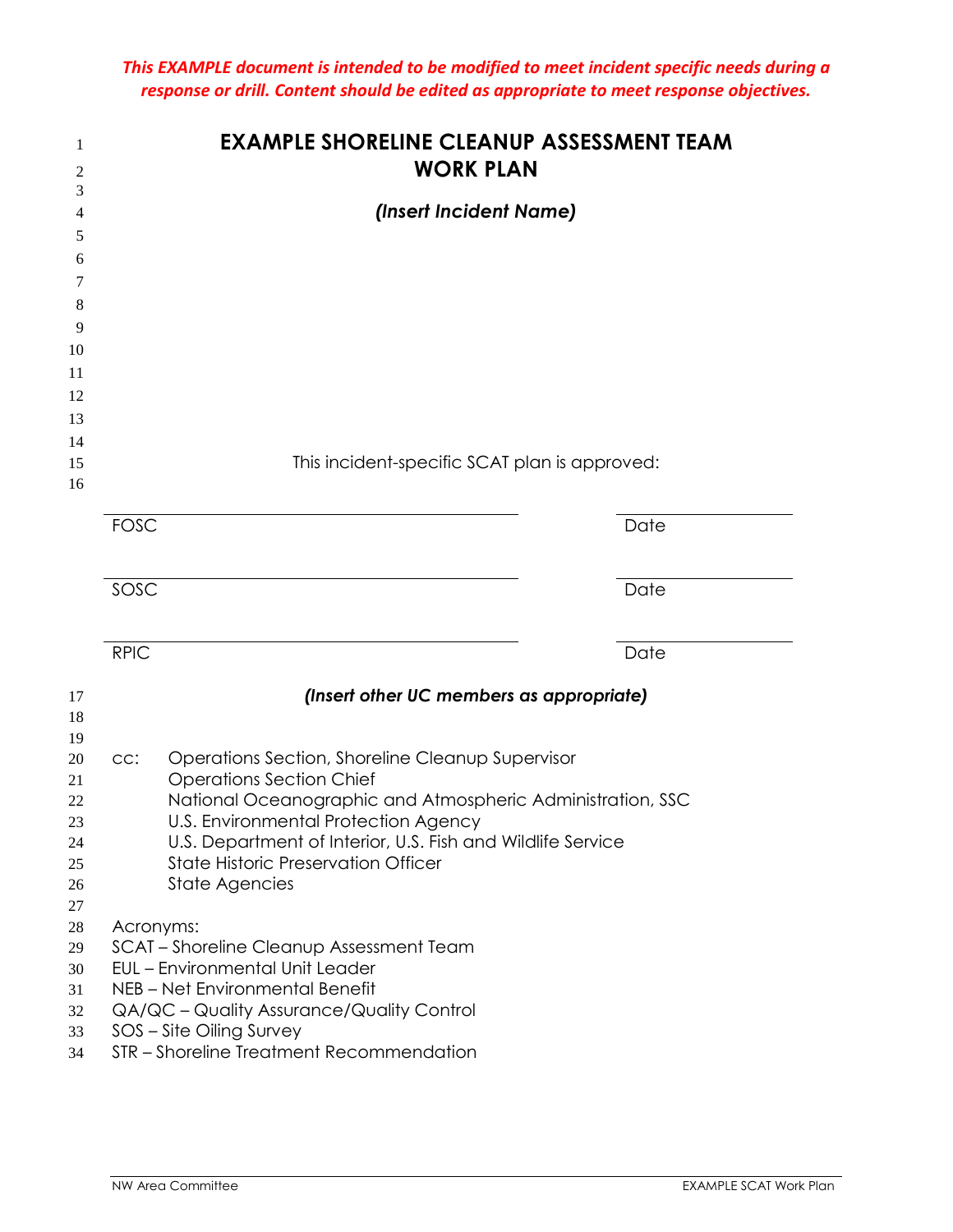| 1<br>$\overline{2}$ |                        | <b>Table of Contents</b>                        |
|---------------------|------------------------|-------------------------------------------------|
| 3<br>4              |                        | 1. Plan Purpose and Objectives                  |
| 5                   | 2. Health and Safety   |                                                 |
| 6                   |                        | 3. Organization, Staffing, and Schedule         |
| 7                   | 4. SCAT Survey Methods |                                                 |
| 8                   | 5. Field Documentation |                                                 |
| 9                   |                        | 6. Command Post Data Management and Results     |
| 10                  |                        | 7. Spill Cleanup Endpoints Standards            |
| 11                  | <b>Appendix A:</b>     | <b>Shoreline Oiling Summary Form</b>            |
| 12                  | <b>Appendix B:</b>     | <b>Shoreline Treatment Recommendation Form</b>  |
| 13                  | <b>Appendix C:</b>     | <b>Segment Inspection Report</b>                |
| 14<br>15            | <b>Appendix D:</b>     | <b>Photo Content/Log</b>                        |
| 16                  | <b>Appendix E:</b>     | <b>Recommended Treatment and Endpoint Plan</b>  |
| 17                  | <b>Appendix F:</b>     | <b>Management, Planning, and Tracking Forms</b> |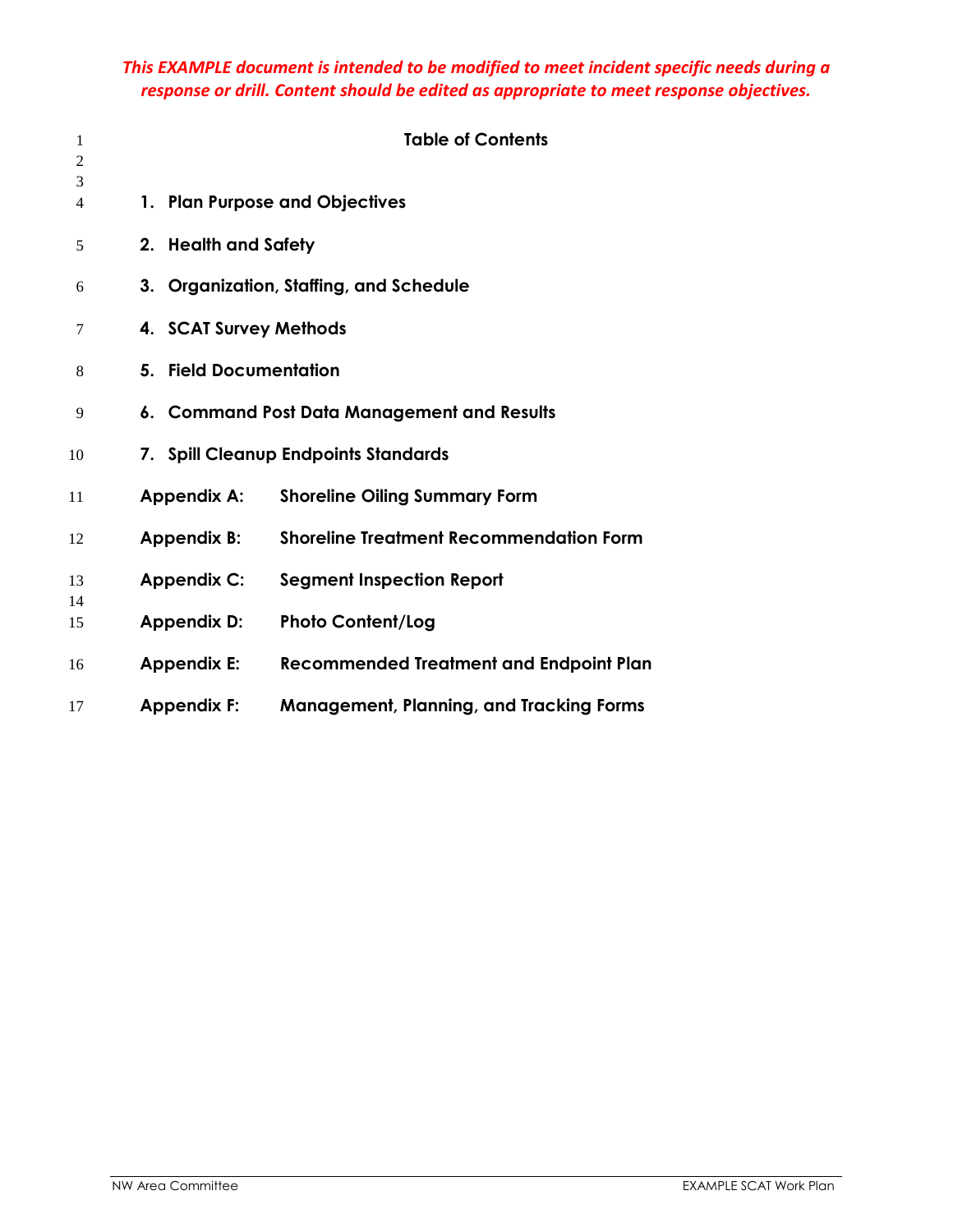Shoreline Cleanup and Assessment Technique (SCAT) is a systematic method for

#### **1. Plan Purpose and Objectives**

### 

**a. Purpose** 

surveying an affected shoreline after an oil spill. The SCAT approach uses standardized terminology to document shoreline oiling conditions. SCAT is designed to support decision-making for shoreline cleanup. It is flexible in its scale of surveys and in the detail of datasets collected. SCAT surveys begin early in the response to assess initial shoreline conditions, and ideally continue to work in advance of operational cleanup. Surveys continue during the response to verify shoreline oiling, cleanup effectiveness, and eventually, to conduct final evaluations of shorelines to ensure they meet cleanup endpoints. This work plan has been developed to describe the process for initiating and implementing SCAT actions for shorelines impacted by the **XXX** *Spill/Drill***.** The SCAT process for this incident is intended to: 17 1. Systematically survey and document the area affected by oil to provide rapid and accurate geographic description of the shoreline oiling conditions and real-time issues or constraints; 2. Recommend treatment or cleanup options for oiled shorelines to OPS and UC; 3. Recommend shoreline cleanup endpoint standards to OPS and UC; 4. Monitor and evaluate shoreline treatment; 5. Provide inspection teams for segment sign off, and 6. Manage data collected from shoreline surveys. **b. Objectives**  The objectives of the SCAT process for this incident are to: 1. Quickly collect data on shoreline oiling conditions using standard protocols and mechanisms; 2. Utilize shoreline oiling data to enhance and expedite shoreline treatment planning, decision-making, and response activities; and 3. Assure that a "net environmental benefit" (NEB) for an oiled shoreline is achieved by shoreline cleanup. 4. Ensure that impacts to Tribal and Cultural resources as well as endangered species and essential fish habitats are minimized. **c. Fundamental Principles:**  The fundamental principles of the shoreline assessment surveys include: 1. A systematic assessment of all (oiled and non-oiled) shorelines in the affected area;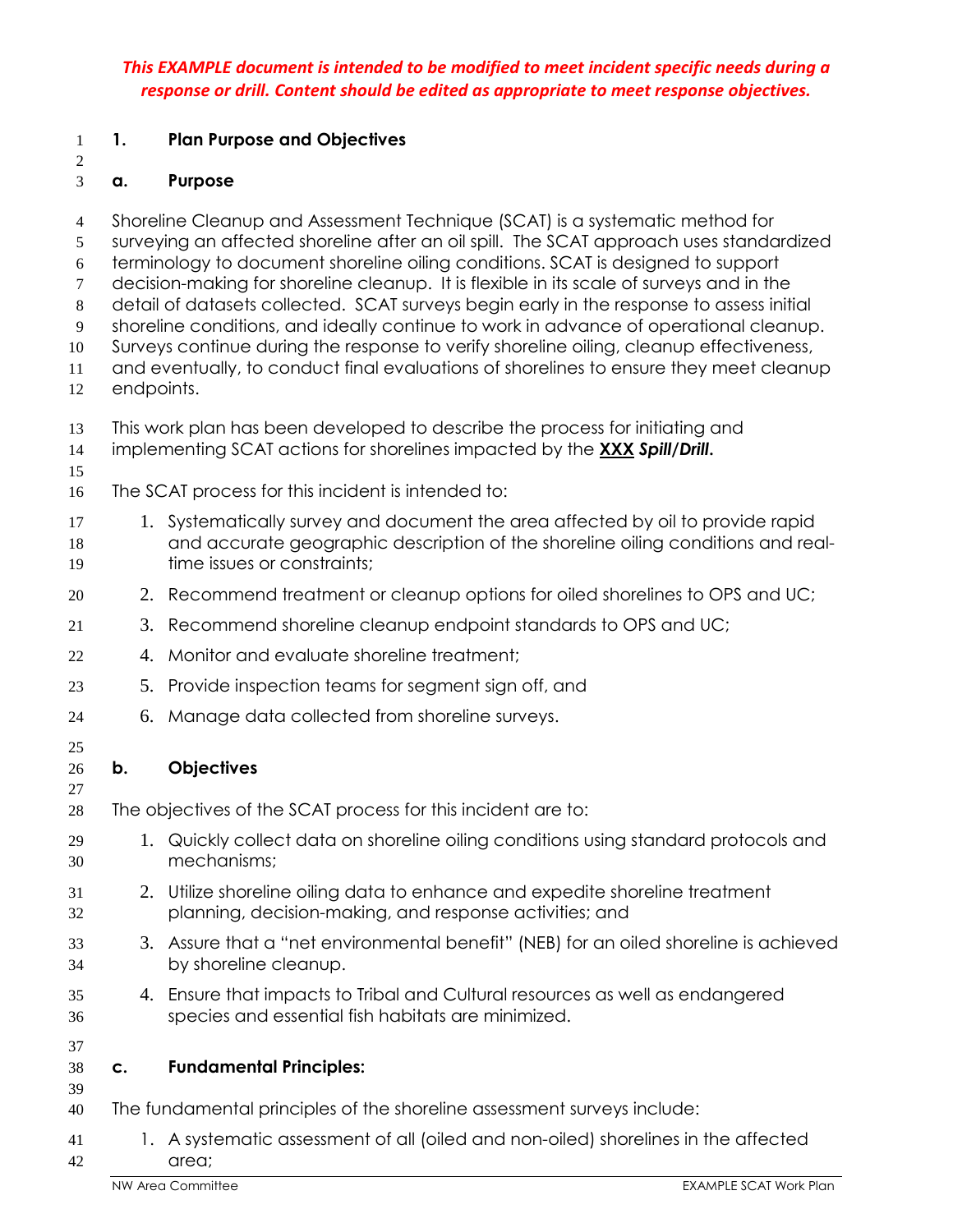| 1        |          | 2. A division of shorelines into homogeneous geographic units or "segments";                                           |
|----------|----------|------------------------------------------------------------------------------------------------------------------------|
| 2        | 3.       | The use of a standard set of terms and definitions for documentation;                                                  |
| 3        |          | 4. A survey team that is objective and trained; and                                                                    |
| 4        | 5.       | The timely provision of data and information for decision making and planning.                                         |
| 5        |          |                                                                                                                        |
| 6<br>7   | 2.       | <b>Health and Safety</b>                                                                                               |
| $8\,$    |          | The Site Safety Officer prepares a Site Safety Plan addressing safety issues related to the                            |
| 9        |          | incident. The Site Safety Plan addresses the principal safety and health hazards from                                  |
| 10       |          | boat and water operations and shoreline assessment and cleanup operations. The site                                    |
| 11       |          | safety plan covers training, equipment safety, protective clothing and equipment,                                      |
| 12       |          | decontamination, and first aid and medical evacuation procedures to be used during                                     |
| 13<br>14 |          | the response.                                                                                                          |
| 15       |          | Specific safety considerations for SCAT operations include the following:                                              |
| 16       |          |                                                                                                                        |
| 17       |          | • Follow the Site Safety Plan.                                                                                         |
| 18       |          | • Attend daily safety meetings regarding SCAT work.                                                                    |
| 19       |          | • Wear personal protective equipment.<br>• Use personal flotation devices when transiting across water and review safe |
| 20<br>21 |          | boating practices                                                                                                      |
| 22       |          | • Observe careful personal hygiene during the workday.                                                                 |
| 23       |          | • Watch for slips, trips, and falls.                                                                                   |
| 24       |          | • Wear hearing protection when designated.                                                                             |
| 25       |          | • Watch for heat and cold stress.                                                                                      |
| 26       |          | • Avoid interaction with wildlife.                                                                                     |
| 27<br>28 |          | • Protect hands.<br>• Operate equipment according to instructions.                                                     |
| 29       |          | • Practice good housekeeping in work areas.                                                                            |
| 30       |          |                                                                                                                        |
| 31       | 3.       | <b>Organization, Staffing, and Schedule</b>                                                                            |
| 32<br>33 |          | Organization                                                                                                           |
| 34       |          | The SCAT Coordinator is in charge of the Shoreline Cleanup Assessment Technique                                        |
| 35       |          | operations. The SCAT Coordinator reports directly to the Environment Unit Leader, but                                  |
| 36       |          | must maintain a close working relationship with the Operations Section, resource                                       |
| 37       |          | agencies, and other affected parties. In the field, SCAT teams may receive priorities                                  |
| 38       |          | and technical directions from the SCAT Coordinator via the SCAT Field Team Manager.                                    |
| 39       |          |                                                                                                                        |
| 40<br>41 | Staffing | The field SCAT teams will consist of up to 6 members (plus vessel/aircraft operators as                                |
| 42       |          | needed), ideally with the following representation (one or more roles may be                                           |
| 43       |          | combined, or not be applicable):                                                                                       |
| 44       |          |                                                                                                                        |
| 45       |          | • Federal government representative                                                                                    |
| 46       |          | • State government representative                                                                                      |
| 47       |          | • Responsible Party<br>• Land owner/manager                                                                            |
| 48       |          |                                                                                                                        |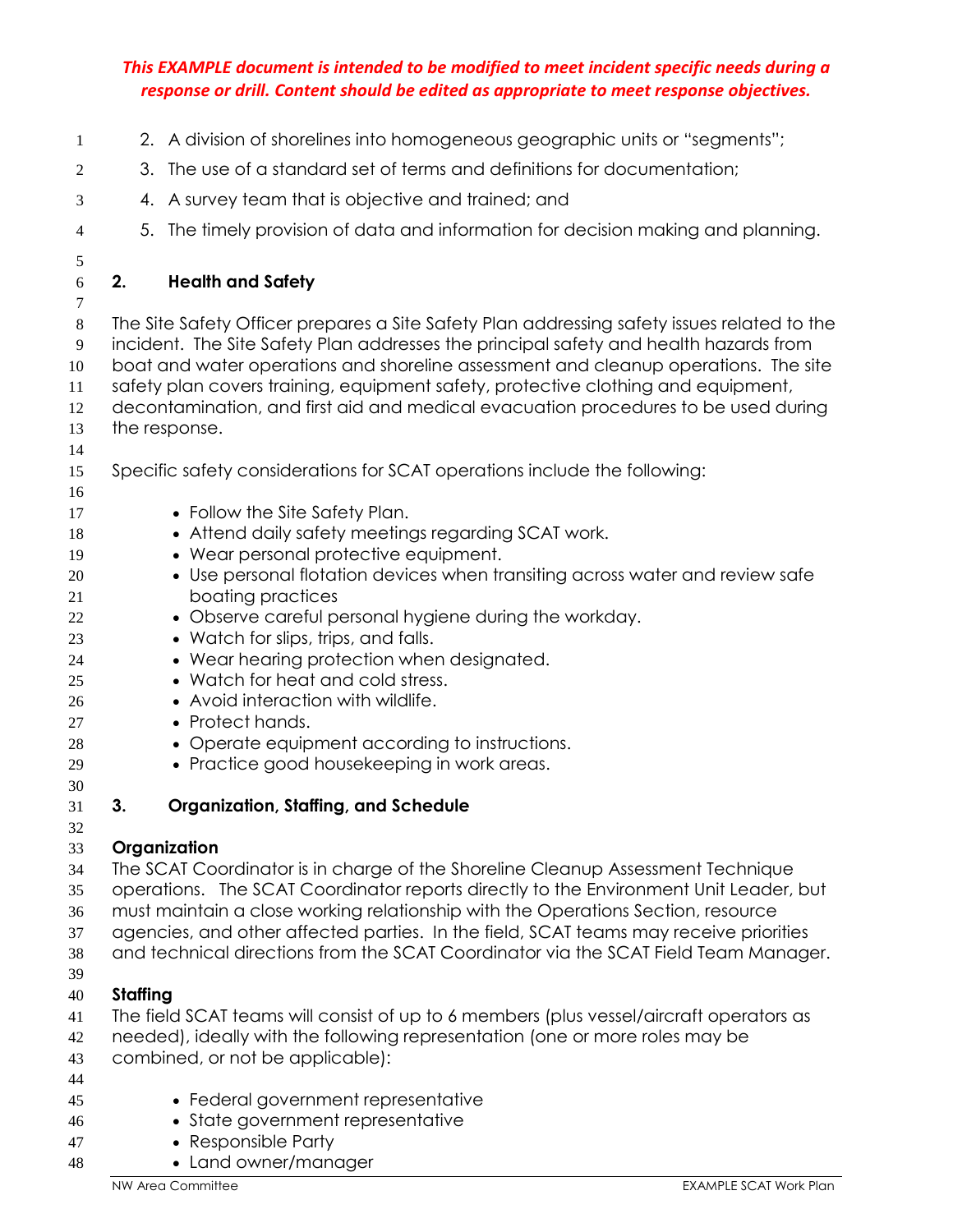| $\mathbf{1}$   | • Tribal government representative                                                                                                                     |
|----------------|--------------------------------------------------------------------------------------------------------------------------------------------------------|
| 2              | • Local government and/or oversight organization                                                                                                       |
| 3              | • Geomorphologist or individuals with oil spill experience and SCAT training who                                                                       |
| 4              | can identify and document oil on the shore<br>• Ecologist/Biologist who can document the impacts of oil and recommend                                  |
| 5<br>6         | priorities, cleanup endpoints, and ecological constraints                                                                                              |
| 7              | • Archeologist or cultural resource specialist who can advise on precautions                                                                           |
| $\,8\,$        | and constraints to protect cultural resources, if needed                                                                                               |
| $\overline{9}$ |                                                                                                                                                        |
| 10             | A total of X SCAT teams have been assembled and deployed for the initial stages of this                                                                |
| 11             | incident, including $\underline{X}$ aerial survey teams and $\underline{X}$ teams for ground surveys.                                                  |
| 12             |                                                                                                                                                        |
| 13             | Field SCAT Team participants will be selected from representatives for industry; tribal                                                                |
| 14             | state and federal agencies; and/or landowners to provide the primary expertise                                                                         |
| 15             | described above. SCAT Field Team members will be assigned for each team. A listing<br>of the current organization (command & field) is outlined below. |
| 16<br>17       | The SCAT Data Manager is responsible for the maintenance of the SCAT data base and                                                                     |
| 18             | for the production of maps and tables as needed. The SCAT Data Manager may                                                                             |
| 19             | request the assignment of a SCAT Documentation specialist if the workload demands it.                                                                  |
| 20             |                                                                                                                                                        |
| 21             | <b>Command Post</b>                                                                                                                                    |
| 22             | <b>SCAT Coordinator (and Deputy, if needed)</b>                                                                                                        |
| 23             | <b>SCAT Field Team Manager</b>                                                                                                                         |
| 24             | <b>Scheduler/Logistics Coordinator</b><br>$\blacksquare$                                                                                               |
| 25             | <b>SCAT Data Manager</b><br>$\sim$                                                                                                                     |
| 26             | <b>SCAT Data Entry</b>                                                                                                                                 |
| 27<br>28       | <b>Shoreline Treatment Advisory Group</b>                                                                                                              |
| 29             | Aerial Reconnaissance Team                                                                                                                             |
| 30             | <b>Team Member</b>                                                                                                                                     |
| 31             | <b>State</b>                                                                                                                                           |
| 32             | Federal                                                                                                                                                |
| 33             |                                                                                                                                                        |
| 34             | Aerial Video Team                                                                                                                                      |
| 35             | <b>Team Member</b>                                                                                                                                     |
| 36             |                                                                                                                                                        |
| 37             | Ground Team 1 - SCAT ST1<br>Federal                                                                                                                    |
| 38<br>39       | <b>State</b>                                                                                                                                           |
| 40             | <b>RP</b><br>$\overline{\phantom{a}}$                                                                                                                  |
| 41             | Landowner/manager (if needed)<br>$\overline{\phantom{a}}$                                                                                              |
| 42             | Archeologist/Cultural Specialist (If needed)                                                                                                           |
| 43             | Wildlife Biologist/Ecologist (if needed)                                                                                                               |
| 44             | <b>Tribal/Local Gov't reps (if needed)</b><br>$\overline{\phantom{a}}$                                                                                 |
| 45             |                                                                                                                                                        |
| 46             | Ground Team 2 - SCAT ST2 Team Lead:                                                                                                                    |
| 47             |                                                                                                                                                        |
| 48             | <u> Ground Team 3 - SCAT ST3 Team Lead:</u>                                                                                                            |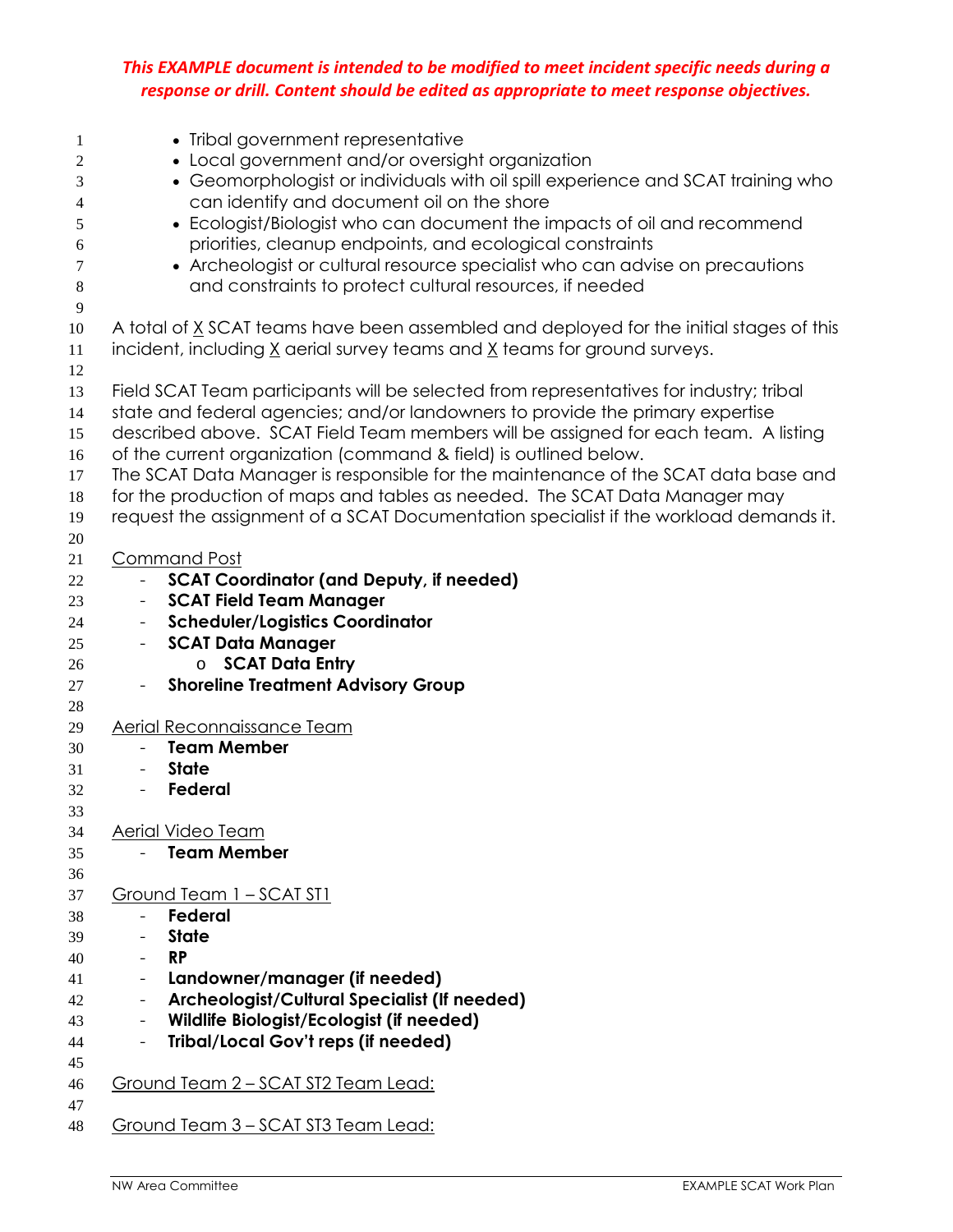- 1 Ground Team 4 SCAT ST4 Team Lead:
- 2

3 Efforts will be made to minimize personnel substitutions and select team members who

4 can stay with the SCAT operations, or to have a systematic schedule of alternates;

5 people who see conditions change through time have a better frame of reference for

6 assessing the success of cleanup operations.

7

8 Initial and subsequently new field team members will be "calibrated" by having them

9 visit shorelines of differing morphology to review the agreed-upon shoreline descriptors

10 and to confirm how oil impacts will be described throughout the response process.

- 11 Currently deployed SCAT Teams have been calibrated.
- 12

13 Team Priority – Areas where heavy oiling has been noted or which are of specific 14 ecological importance will be prioritized to maximize recovery opportunities and to

- 15 reduce overall impacts.
- 16

#### 17 **Schedule**

18 The schedule for SCAT Field Teams will change daily, and be reflected in the 204s as 19 well as on SCAT planning tools (Appendix F).

20

**Example:** *Teams will be assigned specific survey locations as outlined on a daily basis in applicable 204s. Daily surveys will be prioritized based on shoreline oiling conditions noted during aerial reconnaissance flights. Areas where heavy oiling has been noted will be prioritized to maximize recovery opportunities as will sensitive areas identified on the ICS-232. Surveys will be completed at low tide to the extent practicable and during daylight hours. Personnel may be relocated to address changing conditions.* 

27

### 28 **4. SCAT Survey Methods**

29

30 Shoreline surveys will be conducted for this incident by different methods and at

31 different scales depending upon the size of the affected area, character of the

32 shoreline type, and level of detail that is required. The following table presents a

33 summary of the survey methods that will be used for this incident, key objectives of the

34 survey methods, and the purpose of each survey method.

35

| Table1<br><b>Summary of SCAT Survey Methods</b> |                                                                                                                            |                                                                                                                                                                            |
|-------------------------------------------------|----------------------------------------------------------------------------------------------------------------------------|----------------------------------------------------------------------------------------------------------------------------------------------------------------------------|
| <b>Survey Method</b>                            | <b>Key Objectives</b>                                                                                                      | <b>Purpose</b>                                                                                                                                                             |
| Aerial<br>Reconnaissance                        | Define the overall<br>incident scale to<br>develop regional<br>objectives.<br>Mapping or<br>documentation not<br>required. | Make specific observations, but<br>not to map or document the oiling<br>conditions, so that relatively large<br>areas can be covered in a<br>relatively short time period. |
| <b>Aerial Survey</b>                            | Systematically<br>document or map to<br>(i) create segments,<br>(ii) develop regional                                      | Prepare a map or maps that show<br>the locations of stranded oil and<br>the distribution and character of<br>that oil by flying low altitude (<100)                        |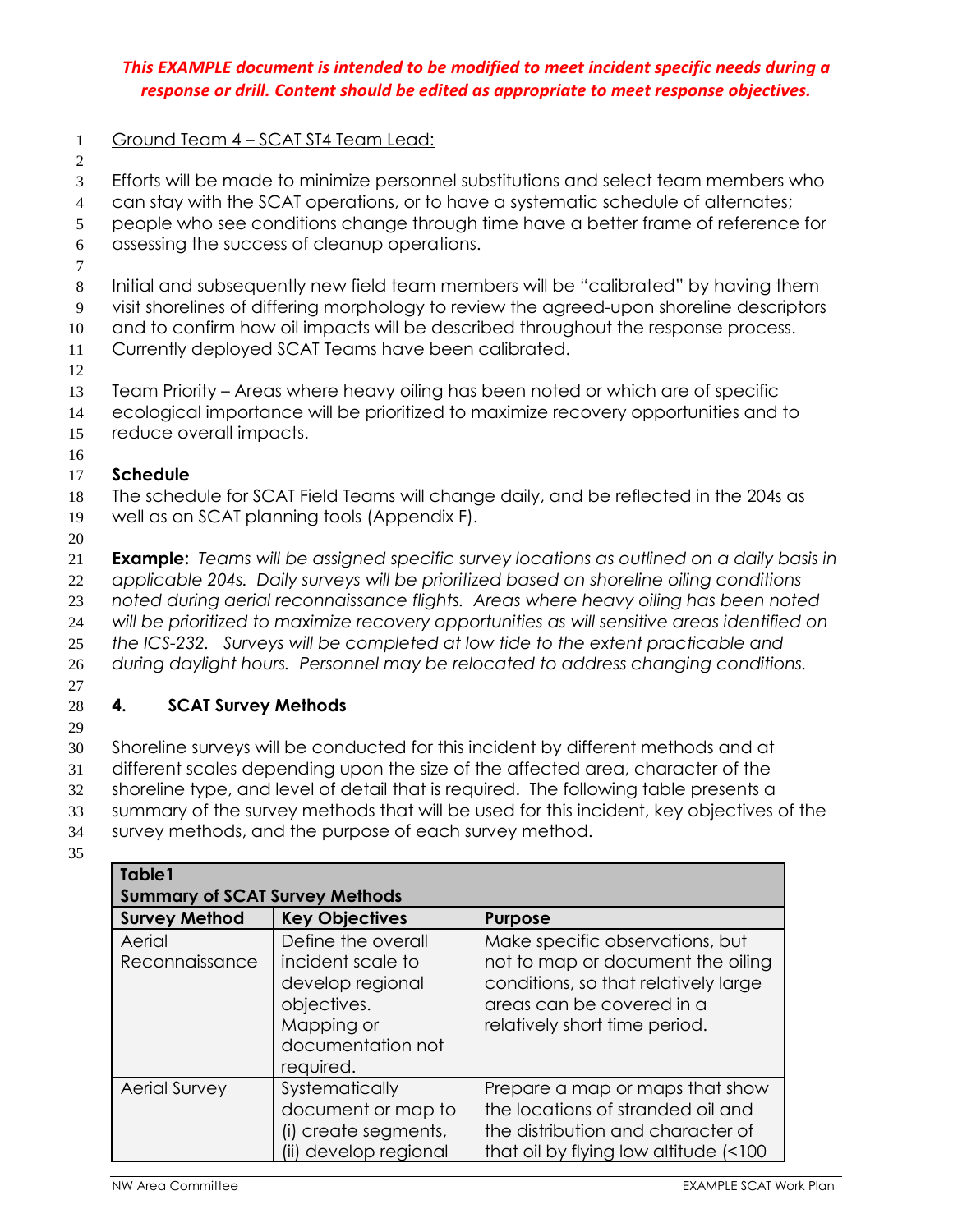| Table1<br><b>Summary of SCAT Survey Methods</b> |                                                                                                                                |                                                                                                                                                                                                                                                                                                                                                                                                                                                                                |
|-------------------------------------------------|--------------------------------------------------------------------------------------------------------------------------------|--------------------------------------------------------------------------------------------------------------------------------------------------------------------------------------------------------------------------------------------------------------------------------------------------------------------------------------------------------------------------------------------------------------------------------------------------------------------------------|
|                                                 | strategies and plans,<br>and (iii) define lengths<br>of oiled shorelines.                                                      | feet) in a helicopter using a<br>videotape camera linked to (1) an<br>audio system for a detailed<br>commentary, (2) a real time,<br>moving map display, and (3) a<br>Geographical Positioning System<br>$(GPS)$ .                                                                                                                                                                                                                                                             |
| Systematic<br><b>Ground Survey</b>              | Systematically<br>document shoreline<br>oiling conditions in all<br>segments within the<br>affected area.                      | Systematically document shoreline<br>oiling conditions in all segments<br>within the affected area and to<br>complete shoreline oiling summary<br>("SOS") forms, generate sketch<br>maps for each oiled segment and<br>complete Shoreline Treatment<br>Recommendations. ("STRs").                                                                                                                                                                                              |
| Spot Ground<br>Survey                           | Systematically<br>document shoreline<br>oiling conditions for<br>selected segments<br>within the affected<br>area.             | Systematically document oiling<br>conditions for selected segments<br>within the affected area and to<br>complete SOS forms, generate<br>sketch maps for each oiled<br>segment and complete Shoreline<br><b>Treatment Recommendations</b><br>$("STR")$ .                                                                                                                                                                                                                       |
| Inspection<br>Survey                            | Evaluate<br>effectiveness of<br>treatment methods<br>employed by<br>Operations in meeting<br>shoreline treatment<br>standards. | Systematically document shoreline<br>conditions after treatment and<br>cleanup of segments within the<br>affected area against the<br>applicable treatment standards<br>and complete shoreline oiling<br>summary forms and generate<br>sketch maps for those segments.<br>Make recommendations for<br>closure or further cleanup actions<br>and complete Shoreline Inspection<br>Reports ("SIRs") for each segment<br>for which "No Future Treatment" is<br>being recommended. |

1

#### 2 **Shoreline Segmentation Strategy**

3 **Example 1:** *Initial SCAT segments are defined based on the NOAA Environmental* 

4 *Sensitivity Index delineations. In some cases, these ESI-based segments have been* 

5 *subdivided to provide a management length segment. The shoreline between within* 

6 *the response area have been segmented and given identifiers based on Operational* 

7 *Divisions.*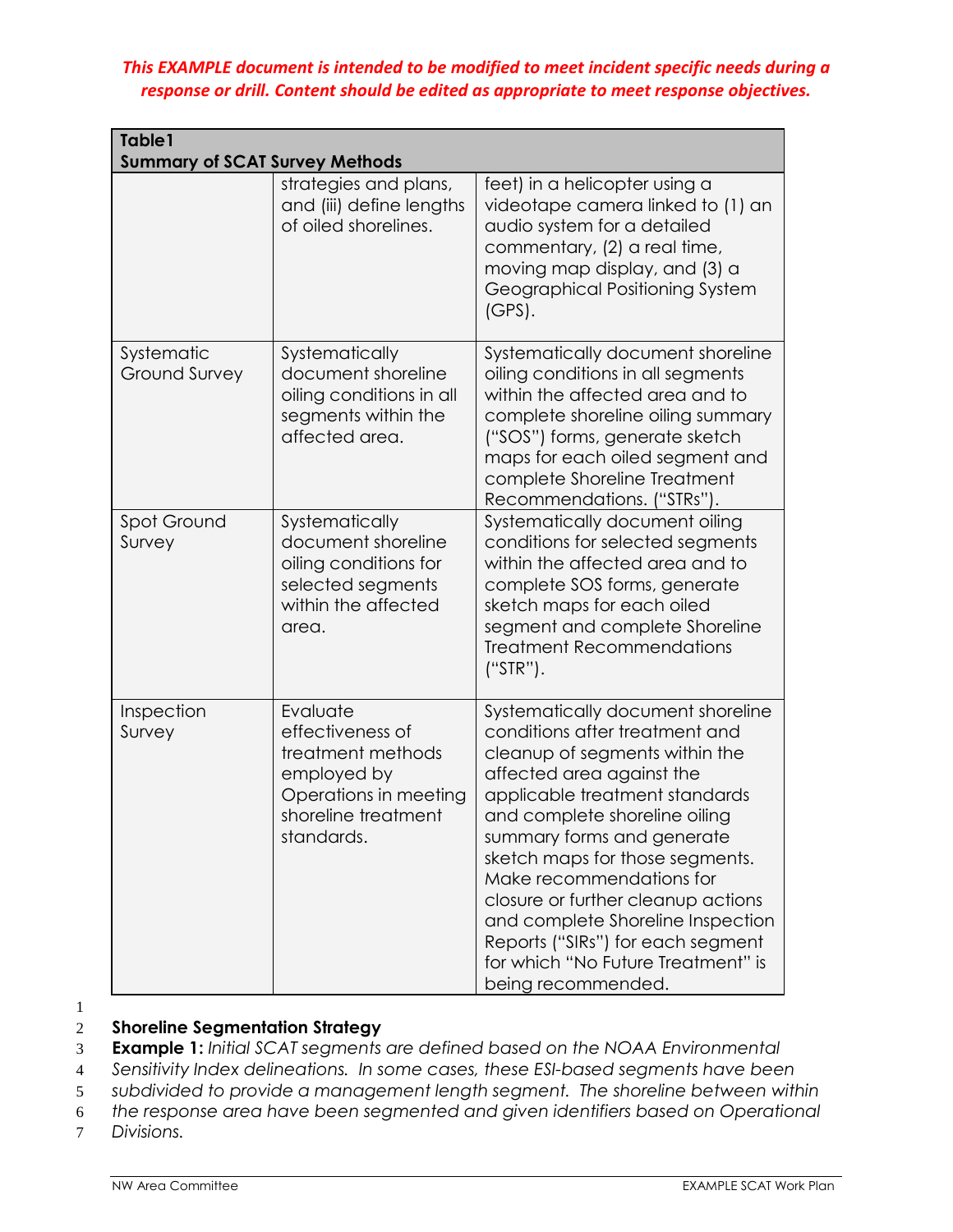- **Example 2**: *No pre-designated segments exist within the impacted areas associated*
- *with this incident. Shoreline segments will be established using methods outlined in The UK*
- *SCAT manual: Shoreline Cleanup Assessment Technique a Field Guide to the*
- *Documentation of Oiled Shorelines in the UK. The SCAT Coordinator will work with*
- *various members of the IMT to identify and characterize shoreline segments*.
- 

#### **5. Field Documentation and Information Transfer**

- 
- Field documentation will consist, where possible, exclusively of standardized forms.
- Examples include the shoreline oiling summary (SOS) and shoreline treatment
- recommendation (STR) forms found in Appendices A and B, respectively.
- 

#### **Aerial Surveys**

- Completed field documents (notes, sketches, videos and photos) from aerial
- reconnaissance teams are to be provided by the team members and inspected at the
- Command Post for QA/QC the same day to ensure that any necessary revisions are
- made prior to the surveys of the next day.
- 

#### **Ground Surveys**

- The SCAT Field Team Manager and each Field Teams are responsible for ensuring that the following tasks and field documentation are completed.
- Complete SOS Form
- Complete STR Form
- Sketch(es) of the segment if oil is observed
- GPS coordinates of segment endpoints and specific features
- Digital photographs and log date/time/location if oil is observed
- Dig pits/trenches if subsurface oil is suspected
- 
- SCAT forms appropriate to the spill conditions (inland, tarball, winter, etc.) will be selected.
- 
- The completed field documentation (SOSs, STRs, sketches and photos) from the ground survey teams are to be provided to the Field Team Manager (or Data Manger). This documentation shall be inspected at the command post for QA/QC on the same day as the survey to ensure that any necessary revisions are made prior to the surveys of the
- next day.
- 
- All GPS units and digital cameras will be surrendered to SCAT Data Manger immediately upon return to the Command Post for downloading. The Data Manager will ensure that device times are synchronized and that all waypoints, tracklogs, and digital pictures are
- erased from each device prior to being redeployed with Field Teams.
- In order to facilitate planning, the Team Members will notify the SCAT Field Team
- Manager on a daily basis if any segments are identified that will require Operations mobilization.
- 

#### **6. Command Post Data Management and Results**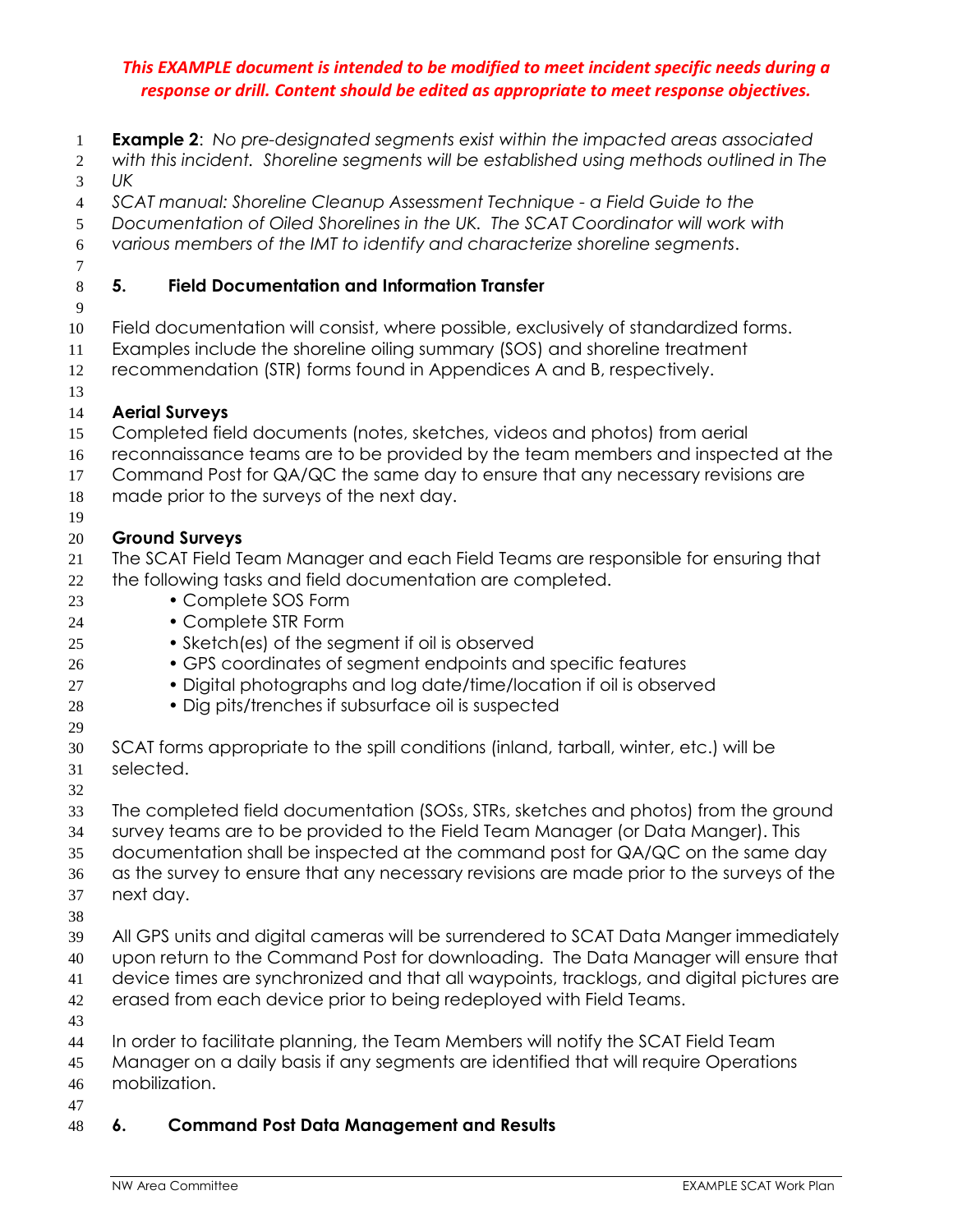#### **Data QA/QC**

- Data from SCAT field surveys is used to plan cleanup activities for the subsequent
- shoreline cleanup operations.
- 
- The SCAT Data Manager receives and logs incoming SCAT field forms, sketches, and
- other information (films, videotapes, etc.) and reviews the field information. The review
- involves a quick check to make sure that all sections of the forms have been
- completed and that the information appears reasonable and consistent. Any
- questions regarding missing information or apparent inconsistencies are discussed with
- the field team members before the next field assignment. After the quality control is
- complete, forms are copied and distributed as needed and key information is
- transferred to tables or computer data files.
- 

#### **Data Outputs**

In general, the types of data, graphics, and tables that will be generated from the SCAT

- database may include:
- 
- Maps of shoreline segments and soil/sediment types
- 19 Oiling conditions
- Surface oil volumes, changes in volume through time
- 21 SCAT field survey status
- 22 Treatment recommendations
- **Cleanup treatment status**
- Lengths of oiled shoreline (by oil rating and/or shoreline type)
- Lengths treated (by oil rating and/or treatment method)
- 26 Area surveyed
- 

#### **Record Keeping**

Original SCAT field forms, sketches, and other information (photos, videotapes, etc.)

- and data, graphics, and tables generated during the incident will be provided by the SCAT Data Manager to the Documentation Section for retention. Only copies of these
- records will be distributed for use by stakeholders (i.e. RP, USCG, EPA, state agencies, etc.).
- 

### **7. Spill Cleanup Endpoints Standards**

- 
- All spills have a point at which active cleanup and removal gives way to the natural degradation of the oil. In many cases, this termination point is developed through a process lead by the SCAT Coordinator (Cleanup Endpoint Stakeholder Group) and formalized by the Unified Command. In most cases, the endpoint will be assumed to have been reached when worker safety would be compromised or the remaining oil 42 presents less of a risk to the community or the resources than the treatment methods available.
- 

The cleanup endpoints for this spill are detailed in Appendix E.

- 
- After the Operations Division Supervisor or Shoreline Supervisor considers that cleanup in
- a segment has been completed, the segment will be inspected by a Sign-Off team,
- that will (a) determine whether the cleanup criteria have been met and (b) make a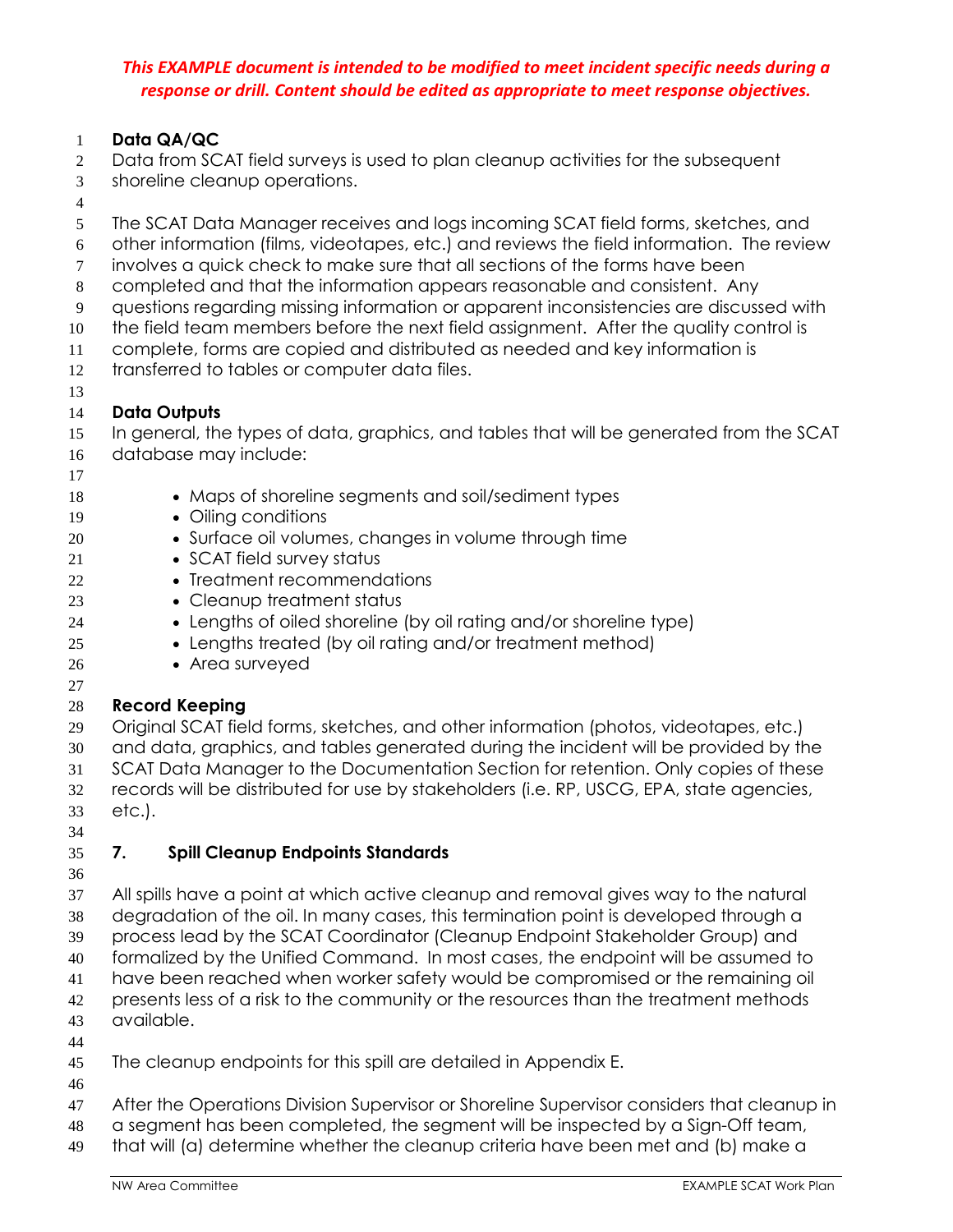- recommendation to the Unified Command regarding that segment. The team will use the criteria outlined in Appendix F to make this determination. At the time of the inspection, the land manager or representative will accompany the team and a segment inspection report (SIR) form will be completed. The Land Manager or representative may add notes in the "COMMENTS" text block on the SIR. 7 If the SCAT team (in consultation with the land manager) determines that no oil is present in the segment or that the cleanup has met the endpoint criteria, then the members of the SCAT team representing the UC will sign the SIR and forward a No Further Action recommendation to the UC for approval. Note that a determination that cleanup endpoints have been reached does not indicate that the segment is necessarily recovered or restored under the definition of the NRDA process. If the SCAT team determines that a segment fails to meet the cleanup criteria the team will indicate this on the SIR. They will specify where work is still required in order for the 16 segment to pass inspection and will forward the form to the Operations Section Chief via the SCAT Coordinator and the EUL.
- 
- The SCAT signoff process is intended to be a consensus-based team assessment. If,
- however, the team members are not in agreement regarding whether or not the
- endpoint criteria are met, then a sheet listing the reasons for disagreement is attached
- 22 to the SIR and forwarded to the UC for resolution.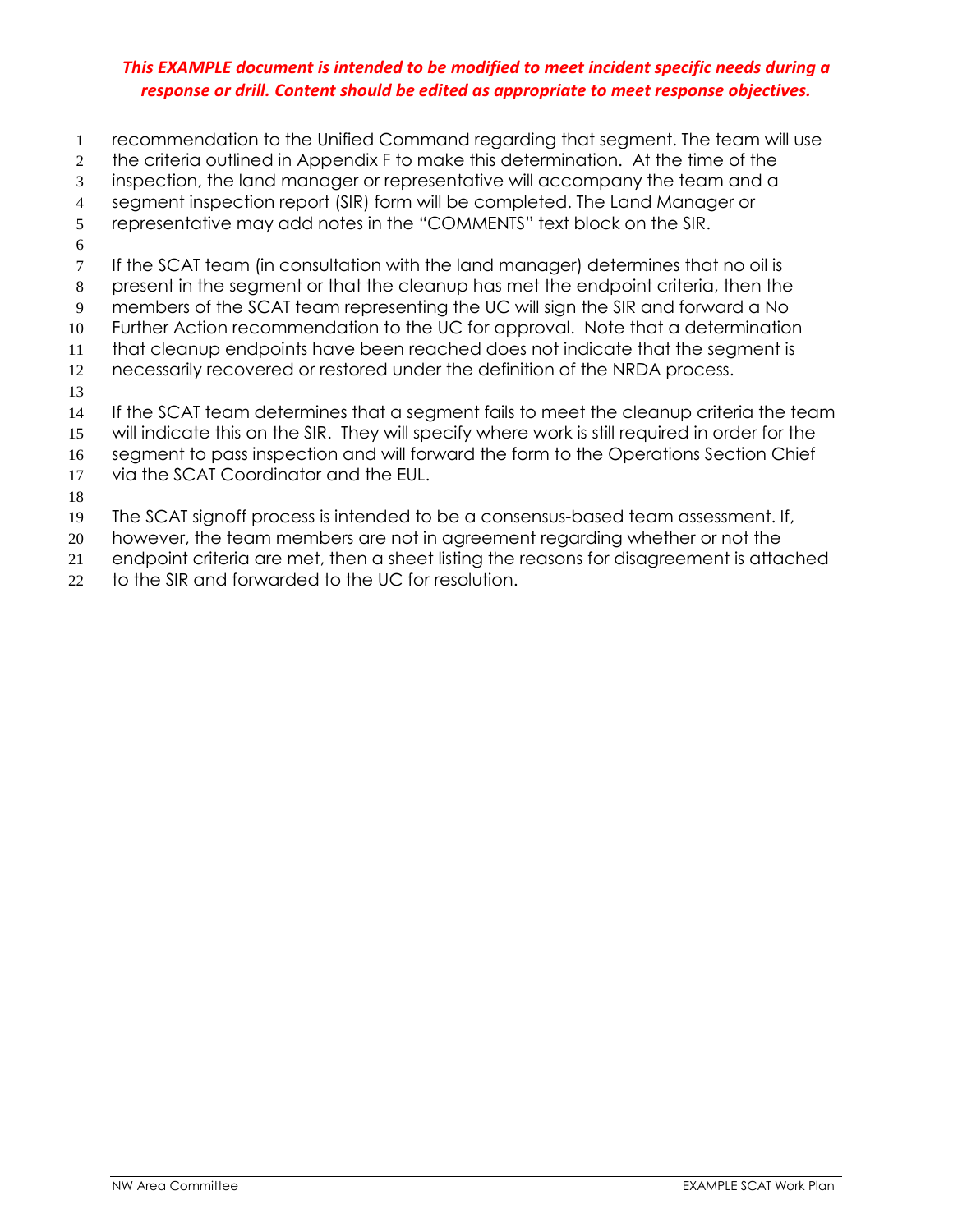| 2               | <b>SCAT Work Plan Appendix A -</b>                                                                   |
|-----------------|------------------------------------------------------------------------------------------------------|
| 3               | <b>SHORELINE OILING SUMMARY FORM</b>                                                                 |
| 4               |                                                                                                      |
| 5               | The following page shows the traditional Shoreline Oiling Summary Form.                              |
| 6               |                                                                                                      |
| $7\phantom{.0}$ | The following links provide caches of additional forms which are modified for specific environments. |
| 8               |                                                                                                      |
| 9               | NOAA: http://response.restoration.noaa.gov/oil-and-chemical-spills/oil-spills/resources/shoreline-   |
| 10              | cleanup-and-assessment-technique-scat.html                                                           |
| 11              |                                                                                                      |
| 12              | <b>Polaris Applies Sciences: http://www.polarisappliedsciences.com/</b>                              |
| 13              |                                                                                                      |
| 14              | <b>Owens Coastal Consulting: http://www.shorelinescat.com/</b>                                       |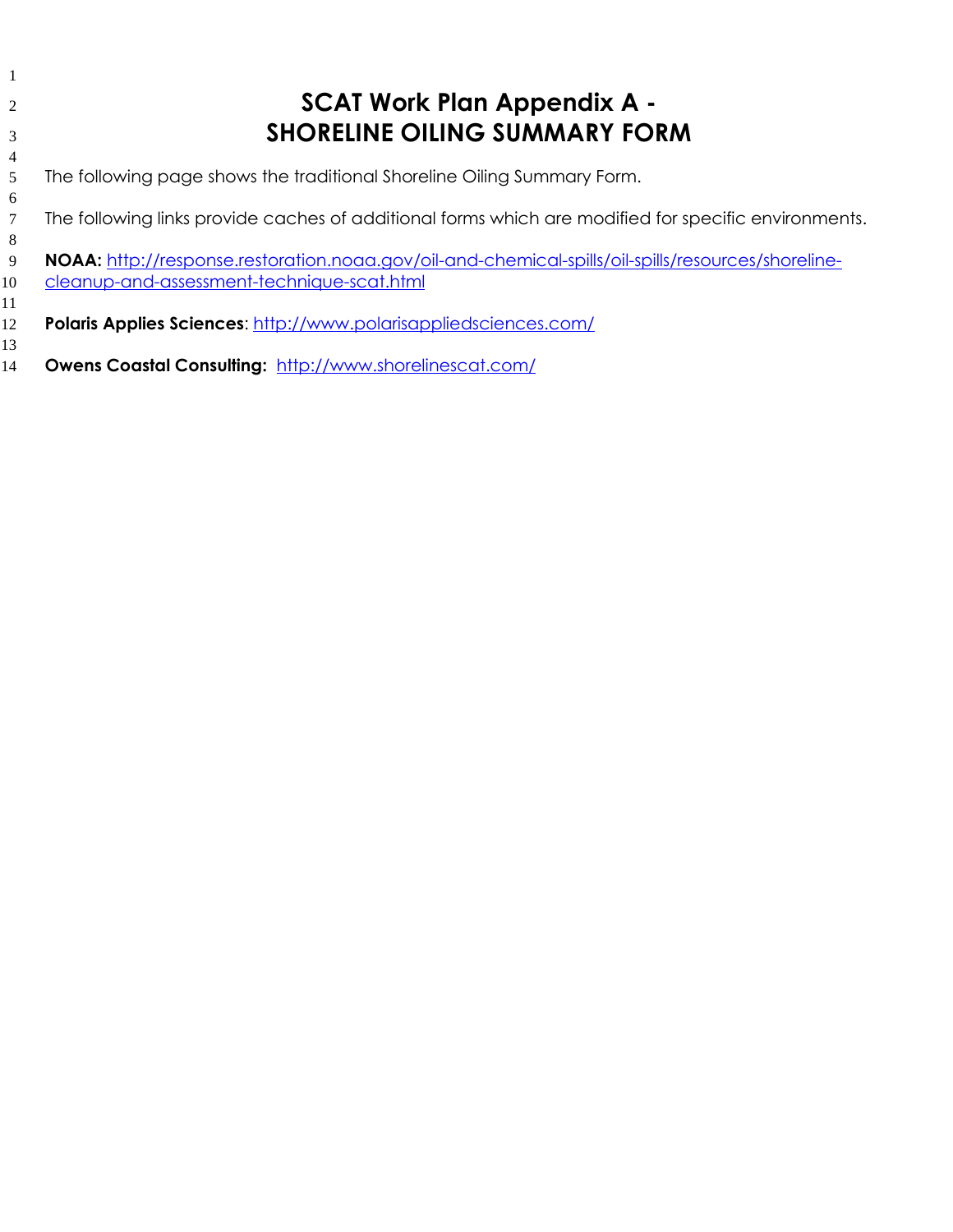| <b>SHORELINE OIL SUMMARY (SOS) FORM:</b> |                                          |              |                         |            |                   |              |           |                                                                                                                           |               |                         |              |                          |                                                          |                          |                |                                        |         |      |           |         |          | Page |                                                                | $\overline{\phantom{a}}$ of $\overline{\phantom{a}}$ |          |             |
|------------------------------------------|------------------------------------------|--------------|-------------------------|------------|-------------------|--------------|-----------|---------------------------------------------------------------------------------------------------------------------------|---------------|-------------------------|--------------|--------------------------|----------------------------------------------------------|--------------------------|----------------|----------------------------------------|---------|------|-----------|---------|----------|------|----------------------------------------------------------------|------------------------------------------------------|----------|-------------|
| 1. GENERAL INFORMATION                   |                                          |              |                         |            |                   |              |           |                                                                                                                           |               | Date (dd/mm/yyyy)       |              |                          | Time (24h standard/daylight)                             |                          |                |                                        |         |      |           |         |          |      | Tide Height                                                    |                                                      |          |             |
|                                          |                                          |              |                         |            |                   |              |           |                                                                                                                           |               | (please use month name) |              |                          |                                                          |                          |                | $(00:00 \text{ to } 00:00)$            |         |      |           |         |          |      |                                                                |                                                      |          |             |
|                                          | Segment ID:                              |              |                         |            |                   |              |           |                                                                                                                           |               |                         |              |                          |                                                          |                          |                |                                        |         |      |           |         |          |      | L/M/H                                                          |                                                      |          |             |
|                                          | <b>Segment Name:</b>                     |              |                         |            |                   |              |           |                                                                                                                           |               |                         |              |                          |                                                          |                          |                | $\cdot \cdot \cdot$ to $\cdot \cdot$ . |         |      |           |         |          |      | Rising / Falling                                               |                                                      |          |             |
|                                          |                                          |              |                         |            |                   |              |           | Survey By: Foot /ATV/ Boat / Helicopter / Overlook / Other _                                                              |               |                         |              |                          | Weather: Sun / Clouds / Fog / Rain / Snow / Windy / Calm |                          |                |                                        |         |      |           |         |          |      |                                                                |                                                      |          |             |
|                                          | 2. SURVEY TEAM                           |              |                         |            |                   |              | Name      |                                                                                                                           |               |                         | Organization |                          |                                                          |                          |                |                                        |         | Name |           |         |          |      |                                                                | Organization                                         |          |             |
|                                          | <b>Team Number</b>                       |              |                         |            |                   |              |           |                                                                                                                           |               |                         |              |                          |                                                          |                          |                |                                        |         |      |           |         |          |      |                                                                |                                                      |          |             |
|                                          |                                          |              |                         |            |                   |              |           |                                                                                                                           |               |                         |              |                          |                                                          |                          |                |                                        |         |      |           |         |          |      |                                                                |                                                      |          |             |
|                                          |                                          |              |                         |            |                   |              |           |                                                                                                                           |               |                         |              |                          |                                                          |                          |                |                                        |         |      |           |         |          |      |                                                                |                                                      |          |             |
|                                          | 3. SEGMENT                               |              |                         |            | Total Length:     |              |           |                                                                                                                           |               | m                       |              |                          | Length Surveyed:                                         |                          |                |                                        |         |      |           | m       |          |      | Datum: WGS84                                                   |                                                      |          |             |
|                                          | Survey Start GPS: WP:<br>Survey End GPS: |              | WP:                     |            |                   | LAT:<br>LAT: |           |                                                                                                                           |               |                         |              |                          |                                                          |                          | LONG:<br>LONG: |                                        |         |      |           |         |          |      |                                                                |                                                      |          |             |
|                                          |                                          |              |                         |            |                   |              |           | 4a. BACKSHORE CHARACTER: Indicate only ONE Primary type and ALL Secondary types                                           |               |                         |              |                          |                                                          |                          |                |                                        |         |      |           |         |          |      |                                                                |                                                      |          |             |
| Cliff/Slope                              |                                          |              | Lowland                 |            | <b>Beach</b>      |              | Dune      |                                                                                                                           | Wetland       |                         |              | Lagoon                   |                                                          | Delta                    |                |                                        | Channel |      |           |         | Man-Made |      | $\ddot{\cdot}$                                                 |                                                      |          |             |
|                                          | <b>4b. ESI SHORELINE TYPE:</b>           |              |                         |            |                   |              |           | Indicate only ONE Primary (P) and ANY Secondary (S) types. CIRCLE those oiled.                                            |               |                         |              |                          |                                                          |                          |                |                                        |         |      |           |         |          |      |                                                                |                                                      |          |             |
| Primary:                                 |                                          |              |                         | Secondary: |                   |              |           |                                                                                                                           |               |                         |              |                          |                                                          |                          |                |                                        |         |      |           |         |          |      |                                                                |                                                      |          |             |
|                                          | <b>5. OPERATIONAL FEATURES</b>           |              |                         |            |                   |              |           | Oiled Debris? Yes / No Type:                                                                                              |               |                         |              |                          |                                                          |                          |                |                                        |         |      |           | Amount: |          |      | (bags)                                                         |                                                      |          |             |
|                                          | Direct backshore access? Yes / No        |              |                         |            |                   |              |           | Alongshore access from next segment? $Yes$ / $No$                                                                         |               |                         |              |                          |                                                          |                          |                |                                        |         |      |           |         |          |      | Suitable for backshore staging? Yes / No                       |                                                      |          |             |
|                                          | Access Description / Restrictions:       |              |                         |            |                   |              |           |                                                                                                                           |               |                         |              |                          |                                                          |                          |                |                                        |         |      |           |         |          |      |                                                                |                                                      |          |             |
|                                          |                                          |              |                         |            |                   |              |           | <b>6. OILING DESCRIPTION:</b> Indicate overlapping zones in different tidal zones by numbering them (e.g. A1, A2)         |               |                         |              |                          |                                                          |                          |                |                                        |         |      |           |         |          |      |                                                                |                                                      |          |             |
|                                          |                                          |              |                         |            |                   |              |           |                                                                                                                           |               | Oil Cover               |              |                          |                                                          |                          |                |                                        |         |      |           |         |          |      |                                                                |                                                      |          |             |
| Zone                                     | ESI                                      | <b>WP</b>    | <b>WP</b>               |            | <b>Tidal Zone</b> |              | Zone Area |                                                                                                                           | $1 -$<br>100% | $<$ 1%                  |              |                          | Size                                                     |                          |                | Oil Thickness                          |         |      |           |         |          |      | Oil Character                                                  |                                                      |          |             |
| ID                                       | Type                                     | <b>Start</b> | End                     |            |                   |              |           | Length Width Distr.                                                                                                       |               | # per                   |              | Avg <sub>1</sub>         | Large                                                    |                          |                |                                        |         |      |           |         |          |      |                                                                |                                                      |          |             |
|                                          |                                          |              |                         |            | $LI$ MI $UI$ SU   |              | (m)       | (m)                                                                                                                       | $\%$          | unit                    |              | Size                     | Size                                                     |                          |                |                                        |         |      |           |         |          |      | TO $CV$ $CT$ $ST$ $FL$ $FR$ $MS$ $TB$ $PT$ $TC$ $SR$ $AP$ $No$ |                                                      |          |             |
|                                          |                                          |              |                         |            |                   |              |           |                                                                                                                           |               | area                    |              | (cm)                     | (cm)                                                     |                          |                |                                        |         |      |           |         |          |      |                                                                |                                                      |          |             |
|                                          |                                          |              |                         |            |                   |              |           |                                                                                                                           |               |                         |              |                          |                                                          |                          |                |                                        |         |      |           |         |          |      |                                                                |                                                      |          |             |
|                                          |                                          |              |                         |            |                   |              |           |                                                                                                                           |               |                         |              |                          |                                                          |                          |                |                                        |         |      |           |         |          |      |                                                                |                                                      |          |             |
|                                          |                                          |              |                         |            |                   |              |           |                                                                                                                           |               |                         |              |                          |                                                          |                          |                |                                        |         |      |           |         |          |      |                                                                |                                                      |          |             |
|                                          |                                          |              |                         |            |                   |              |           |                                                                                                                           |               |                         |              |                          |                                                          |                          |                |                                        |         |      |           |         |          |      |                                                                |                                                      |          |             |
|                                          |                                          |              |                         |            |                   |              |           |                                                                                                                           |               |                         |              |                          |                                                          |                          |                |                                        |         |      |           |         |          |      |                                                                |                                                      |          |             |
|                                          |                                          |              |                         |            |                   |              |           |                                                                                                                           |               |                         |              |                          |                                                          |                          |                |                                        |         |      |           |         |          |      |                                                                |                                                      |          |             |
|                                          |                                          |              |                         |            |                   |              |           |                                                                                                                           |               |                         |              |                          |                                                          |                          |                |                                        |         |      |           |         |          |      |                                                                |                                                      |          |             |
|                                          |                                          |              |                         |            |                   |              |           |                                                                                                                           |               |                         |              |                          |                                                          |                          |                |                                        |         |      |           |         |          |      |                                                                |                                                      |          |             |
|                                          |                                          |              |                         |            |                   |              |           | 7. SUBSURFACE OILING CONDITIONS: Format: Zone ID dash Trench Number in that Zone, e.g., "A-1, B-1, B-2"                   |               |                         |              |                          |                                                          |                          |                |                                        |         |      |           |         |          |      |                                                                |                                                      |          |             |
| Pit                                      | <b>WP</b>                                |              | Substrate Type          |            | <b>Tidal Zone</b> |              |           | Pit Depth                                                                                                                 |               | Oiled                   |              |                          |                                                          |                          |                |                                        |         |      |           |         | Water    |      | Sheen                                                          |                                                      |          | Clean Below |
| $^{\#}$                                  |                                          |              | Surface /<br>Subsurface |            |                   |              | SU        | (cm)                                                                                                                      |               | Interval                |              |                          |                                                          | Subsurface Oil Character |                |                                        |         |      |           |         | Table    |      | Color                                                          |                                                      | Yes / No |             |
|                                          |                                          |              |                         | LI         | MI                | UI           |           |                                                                                                                           |               | $(cm-cm)$               | <b>OP</b>    | PP                       | OR OF                                                    |                          |                | $TR$ $TB$ $SR$                         |         | AP   | <b>NO</b> | $\%$    | (cm)     |      | B, R, S, N                                                     |                                                      |          |             |
|                                          |                                          |              |                         |            |                   |              |           |                                                                                                                           |               |                         |              |                          |                                                          |                          |                |                                        |         |      |           |         |          |      |                                                                |                                                      |          |             |
|                                          |                                          |              |                         |            |                   |              |           |                                                                                                                           |               |                         |              |                          |                                                          |                          |                |                                        |         |      |           |         |          |      |                                                                |                                                      |          |             |
|                                          |                                          |              |                         |            |                   |              |           |                                                                                                                           |               |                         |              |                          |                                                          |                          |                |                                        |         |      |           |         |          |      |                                                                |                                                      |          |             |
|                                          |                                          |              |                         |            |                   |              |           |                                                                                                                           |               |                         |              |                          |                                                          |                          |                |                                        |         |      |           |         |          |      |                                                                |                                                      |          |             |
|                                          |                                          |              |                         |            |                   |              |           |                                                                                                                           |               |                         |              |                          |                                                          |                          |                |                                        |         |      |           |         |          |      |                                                                |                                                      |          |             |
|                                          |                                          |              |                         |            |                   |              |           | 8. COMMENTS: Cleanup Recommendations; Ecological/Recreational/Cultural Issues; Wildlife Observations; Oiling Descriptions |               |                         |              |                          |                                                          |                          |                |                                        |         |      |           |         |          |      |                                                                |                                                      |          |             |
|                                          |                                          |              |                         |            |                   |              |           |                                                                                                                           |               |                         |              |                          |                                                          |                          |                |                                        |         |      |           |         |          |      |                                                                |                                                      |          |             |
|                                          |                                          |              |                         |            |                   |              |           |                                                                                                                           |               |                         |              |                          |                                                          |                          |                |                                        |         |      |           |         |          |      |                                                                |                                                      |          |             |
|                                          |                                          |              |                         |            |                   |              |           |                                                                                                                           |               |                         |              |                          |                                                          |                          |                |                                        |         |      |           |         |          |      |                                                                |                                                      |          |             |
|                                          |                                          |              |                         |            |                   |              |           |                                                                                                                           |               |                         |              |                          |                                                          |                          |                |                                        |         |      |           |         |          |      |                                                                |                                                      |          |             |
|                                          |                                          |              |                         |            |                   |              |           |                                                                                                                           |               |                         |              |                          |                                                          |                          |                |                                        |         |      |           |         |          |      |                                                                |                                                      |          |             |
| Sketch: Yes / No                         |                                          |              |                         |            |                   |              |           | Photos: Yes / No Photo Numbers: (                                                                                         |               |                         |              | $\overline{\phantom{a}}$ |                                                          |                          |                | Photographer Name:                     |         |      |           |         |          |      |                                                                |                                                      |          |             |
|                                          |                                          |              |                         |            |                   |              |           |                                                                                                                           |               |                         |              |                          |                                                          |                          |                |                                        |         |      |           |         |          |      | Combination Form July 2013                                     |                                                      |          |             |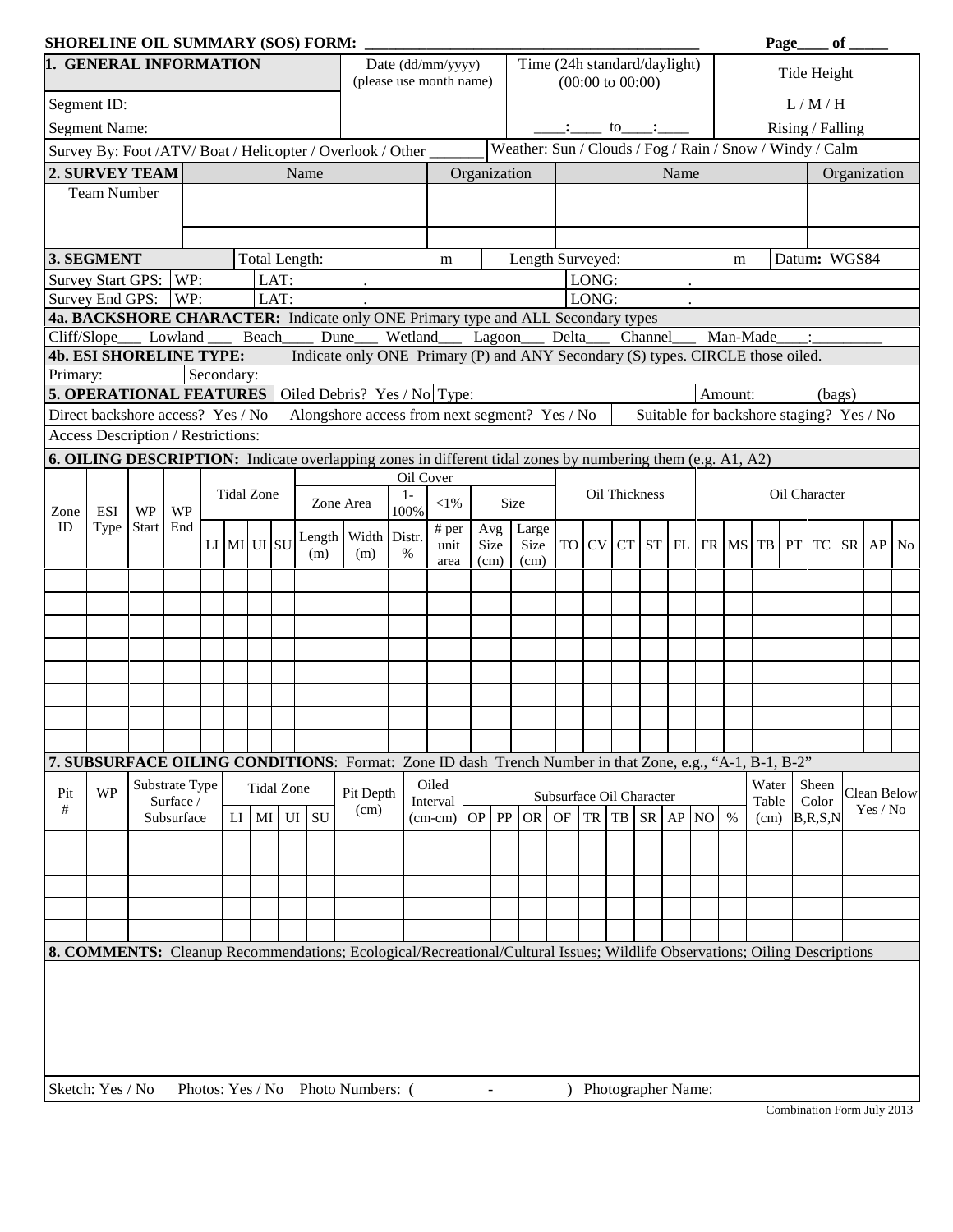| $\mathbf{1}$<br>$\overline{c}$<br>3   |                    | the same terminology and estimations.     | <b>Calibration IS VERY IMPORTANT!</b> Do a calibration exercise to make sure that all teams are consistently using                                                                                                                                   |
|---------------------------------------|--------------------|-------------------------------------------|------------------------------------------------------------------------------------------------------------------------------------------------------------------------------------------------------------------------------------------------------|
| $\overline{4}$<br>$\sqrt{5}$          |                    |                                           | Units: Use either metric (m, cm) or English (yd, ft, in). Circle the units used.                                                                                                                                                                     |
| 6<br>$\tau$                           | falling.           |                                           | Tide Height: Circle the two letters indicating the progression of the tidal stage during the survey, either rising or                                                                                                                                |
| $\,8\,$<br>$\overline{9}$<br>10<br>11 |                    | only part of the segment is surveyed.     | Segment/Survey Length: Always record both segment and survey lengths on the first survey, especially where the<br>SCAT team creates the segments in the field. On repeat surveys, always enter in the Survey Length, especially if                   |
| 12<br>13                              |                    |                                           | <b>Start/End GPS:</b> The preferred format for latitude and longitude is decimal degrees, but be consistent among teams.                                                                                                                             |
| 14<br>15                              |                    | Record the datum if different than WGS84. |                                                                                                                                                                                                                                                      |
| 16                                    |                    | <b>SURFACE OILING CONDITIONS</b>          |                                                                                                                                                                                                                                                      |
| 17<br>18                              |                    |                                           | <b>Zone ID:</b> Use a different ID for each oil occurrence, e.g., two distinct bands of oil at mid-tide and high-tide levels,<br>or alongshore where the oil distribution changes from 10 % to 50%. Describe each oil occurrence on a separate line. |
| 19<br>20                              |                    |                                           | Record the shoreline type(s) present in each oiled zone using the terminology in section 4 or the ESI code.                                                                                                                                          |
| 21                                    |                    |                                           | <b>Tidal Zone:</b> Use the codes to indicate the location of the oil being described, as in the lower (LI), mid (MI), or                                                                                                                             |
| 22<br>23                              |                    |                                           | upper (UI) intertidal zone, or in the supra (SU) tidal zone (above the normal high tide level).                                                                                                                                                      |
| 24                                    |                    |                                           | Distribution: Enter the estimated percent of oil on the surface (preferred), or codes for the following intervals:                                                                                                                                   |
| 25                                    | $\mathsf{C}$       | Continuous                                | 91-100% cover                                                                                                                                                                                                                                        |
| 26                                    | B                  | Broken                                    | 51-90%                                                                                                                                                                                                                                               |
| 27                                    | ${\bf P}$          | Patchy                                    | 11-50%                                                                                                                                                                                                                                               |
| 28                                    | ${\bf S}$          | Sporadic                                  | $<1-10%$                                                                                                                                                                                                                                             |
| 29                                    | T                  | Trace                                     | $<$ 1%                                                                                                                                                                                                                                               |
| 30                                    |                    |                                           |                                                                                                                                                                                                                                                      |
| 31                                    |                    |                                           | Surface Oiling Descriptors - Thickness: Use the following codes:                                                                                                                                                                                     |
| 32                                    | TO                 |                                           | Thick Oil (fresh oil or mousse $> 1$ cm thick)                                                                                                                                                                                                       |
| 33                                    | <b>CV</b>          |                                           | Cover (oil or mousse from $>0.1$ cm to <1 cm on any surface)                                                                                                                                                                                         |
| 34                                    | CT                 |                                           | Coat (visible oil <0.1 cm, which can be scraped off with fingernail)                                                                                                                                                                                 |
| 35                                    | ${\cal S}{\cal T}$ |                                           | Stain (visible oil, which cannot be scraped off with fingernail)                                                                                                                                                                                     |
| 36                                    | FL                 |                                           | Film (transparent or iridescent sheen or oily film)                                                                                                                                                                                                  |
| 37                                    |                    |                                           |                                                                                                                                                                                                                                                      |
| 38                                    |                    | <b>Surface Oiling Descriptors - Type</b>  |                                                                                                                                                                                                                                                      |
| 39                                    | FR                 |                                           | Fresh Oil (unweathered, liquid oil)                                                                                                                                                                                                                  |
| 40                                    | <b>MS</b>          |                                           | Mousse (emulsified oil occurring over broad areas)                                                                                                                                                                                                   |
| 41                                    | TB                 |                                           | Tar balls (discrete accumulations of oil $<$ 10 cm in diameter)                                                                                                                                                                                      |
| 42                                    |                    |                                           | PT Patties (discrete accumulations of oil $>10$ cm in diameter)                                                                                                                                                                                      |
| 43                                    | TC                 |                                           | Tar (highly weathered oil, of tarry, nearly solid consistency)                                                                                                                                                                                       |
| 44                                    | <b>SR</b>          |                                           | Surface Oil Residue (non-cohesive, oiled surface sediments)                                                                                                                                                                                          |
| 45                                    | AP                 |                                           | Asphalt Pavements (cohesive, heavily oiled surface sediments)                                                                                                                                                                                        |
| 46                                    | N <sub>o</sub>     |                                           | No oil (no evidence of any type of oil)                                                                                                                                                                                                              |
| 47<br>48                              |                    | <b>SUBSURFACE OILING CONDITIONS</b>       |                                                                                                                                                                                                                                                      |
| 49                                    |                    |                                           | Oiled Interval: Measure the depths from the sediment surface to top/bottom of subsurface oiled layer. Enter                                                                                                                                          |
| 50<br>51                              |                    | multiple oil layers on separate lines.    |                                                                                                                                                                                                                                                      |
| 52                                    |                    |                                           | <b>Subsurface Oiling Descriptors:</b> Use the following codes:                                                                                                                                                                                       |
| 53                                    | <b>OP</b>          |                                           | Oil-Filled Pores (pore spaces are completely filled with oil)                                                                                                                                                                                        |
| 54                                    | PP                 |                                           | Partially Filled Pores (the oil does not flow out of the sediments when disturbed)                                                                                                                                                                   |
| 55                                    | <b>OR</b>          |                                           |                                                                                                                                                                                                                                                      |
|                                       |                    |                                           | Oil Residue (sediments are visibly oiled with black/brown coat or cover on the clasts, but little or                                                                                                                                                 |
| 56                                    |                    |                                           | no accumulation of oil within the pore spaces)                                                                                                                                                                                                       |
| 57                                    | OF                 |                                           | Oil Film (sediments are lightly oiled with an oil film, or stain on the clasts)                                                                                                                                                                      |
| 58                                    | TR                 |                                           | Trace (discontinuous film or spots of oil, or an odor or tackiness)                                                                                                                                                                                  |
| 59                                    |                    |                                           |                                                                                                                                                                                                                                                      |
| 60                                    |                    |                                           | <b>Sheen Color:</b> Describe sheen on the water table as brown (B), rainbow (R), silver (S), or none (N).                                                                                                                                            |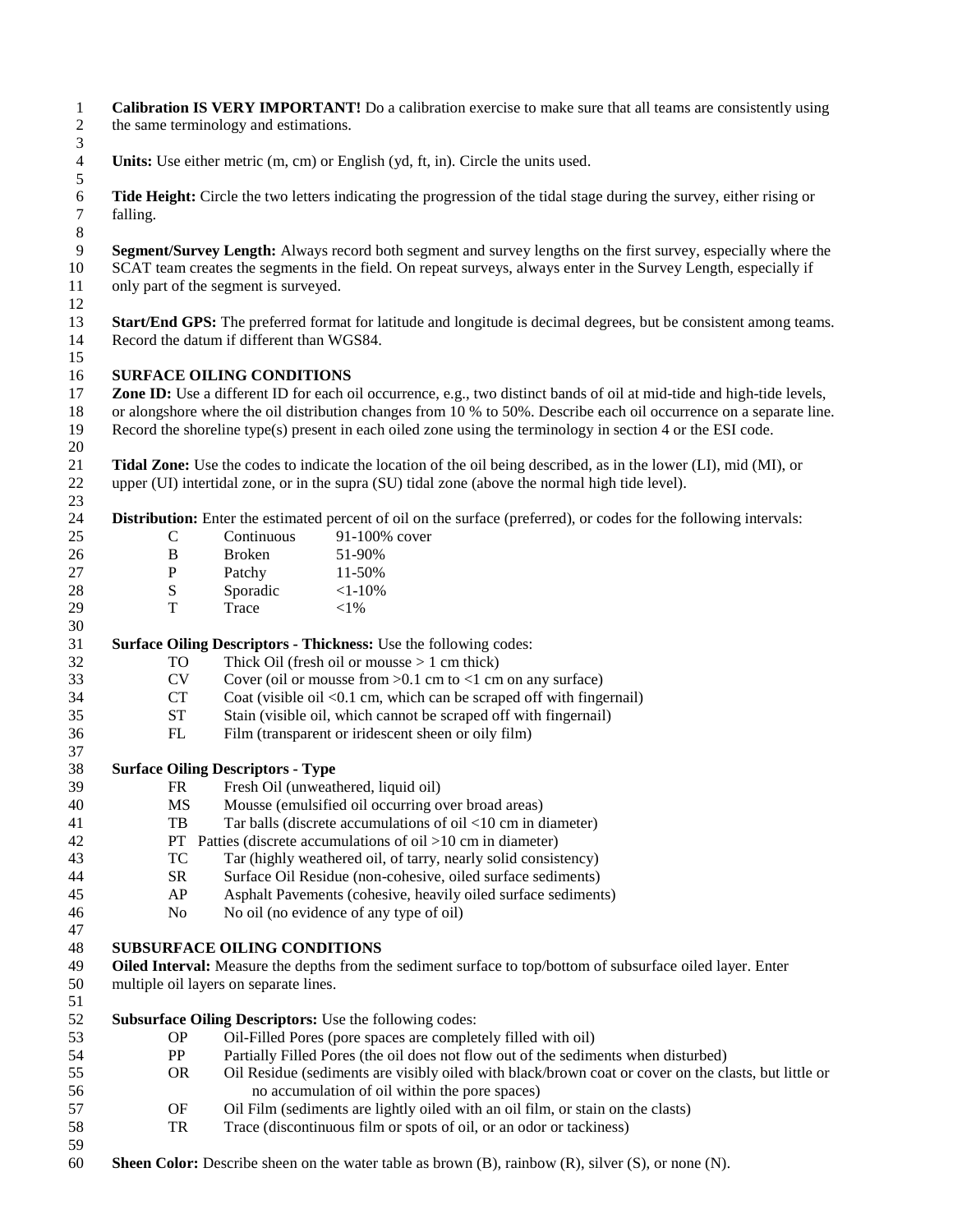| 2              | <b>SCAT Work Plan Appendix B -</b>                                                |
|----------------|-----------------------------------------------------------------------------------|
| 3              | <b>SHORELINE TREATMENT RECOMMENDATION FORM</b>                                    |
| $\overline{4}$ |                                                                                   |
| 5              | The following page shows the traditional Shoreline Treatment Recommendation Form. |
| 6              |                                                                                   |
|                | The following link provides additional forms.                                     |
| 8              |                                                                                   |
| 9              | Owens Coastal Consulting: http://www.shorelinescat.com/                           |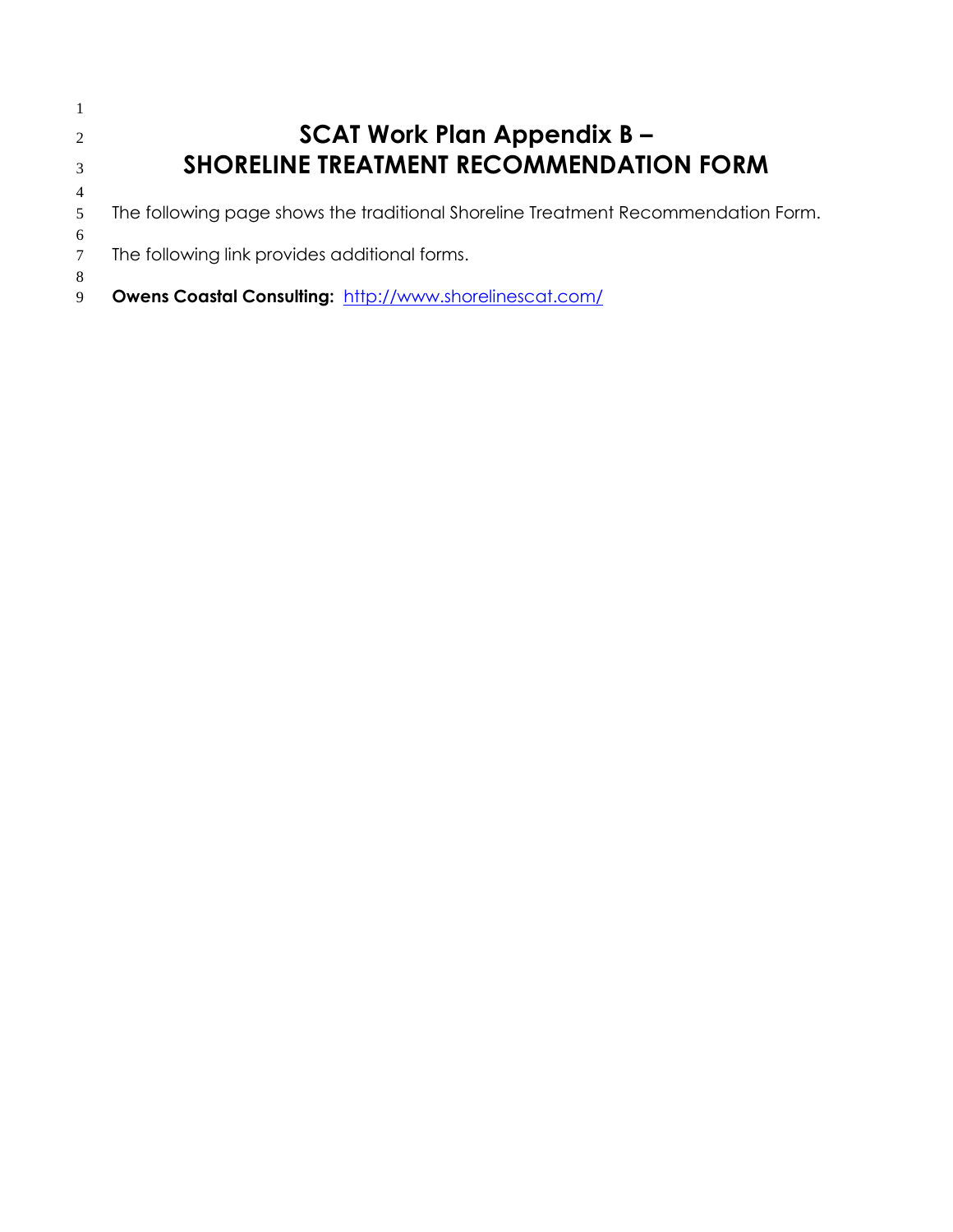## *INCIDENT NAME*

## **Shoreline Treatment Recommendation**

| '''N# | ш<br>٠ |  |
|-------|--------|--|
|       |        |  |

| Segment:                                          |                                                                                                                                                                               | Survey Date:               |
|---------------------------------------------------|-------------------------------------------------------------------------------------------------------------------------------------------------------------------------------|----------------------------|
| <b>Start Latitude:</b><br><b>Start Longitude:</b> | End Lat:<br>End Long:                                                                                                                                                         | Length $(m)$ : ________    |
|                                                   |                                                                                                                                                                               |                            |
| <b>Oiled Areas for Treatment:</b>                 |                                                                                                                                                                               |                            |
| Auto entry directly populated from data base of:  | Zone: Shoreline Type, L x W, Oil % Dist, Oil Character, Oil Thickness, Oiling Category<br>e.g. Zone A: Salt marsh, 200 m x 1 m, 10% Fresh oil, pooled, Oiling Category: Heavy |                            |
| <b>Cleanup Recommendations:</b>                   |                                                                                                                                                                               |                            |
| statements)                                       | (Use standard terms and definitions from a Word document or populate database with these standard                                                                             |                            |
|                                                   | <b>Staging and/or Logistics Constraints/Waste Issues:</b>                                                                                                                     |                            |
|                                                   |                                                                                                                                                                               |                            |
|                                                   |                                                                                                                                                                               |                            |
| <b>Ecological Concerns:</b>                       |                                                                                                                                                                               |                            |
|                                                   |                                                                                                                                                                               |                            |
|                                                   |                                                                                                                                                                               |                            |
| <b>Cultural / Historical Concerns:</b>            |                                                                                                                                                                               |                            |
|                                                   |                                                                                                                                                                               |                            |
| <b>Safety Concerns:</b>                           |                                                                                                                                                                               |                            |
|                                                   | Attachments: □ Segment Map □ Sketch □ SCAT Form □ Fact Sheet □ Other                                                                                                          |                            |
|                                                   | Prepared by: Date Prepared:                                                                                                                                                   |                            |
| Date<br>Time                                      |                                                                                                                                                                               |                            |
| to SOSC                                           | to Land Mgr to SHPO to EU Leader                                                                                                                                              | $\frac{1}{2}$              |
| Final                                             |                                                                                                                                                                               | <b>Submitted</b><br>to OPS |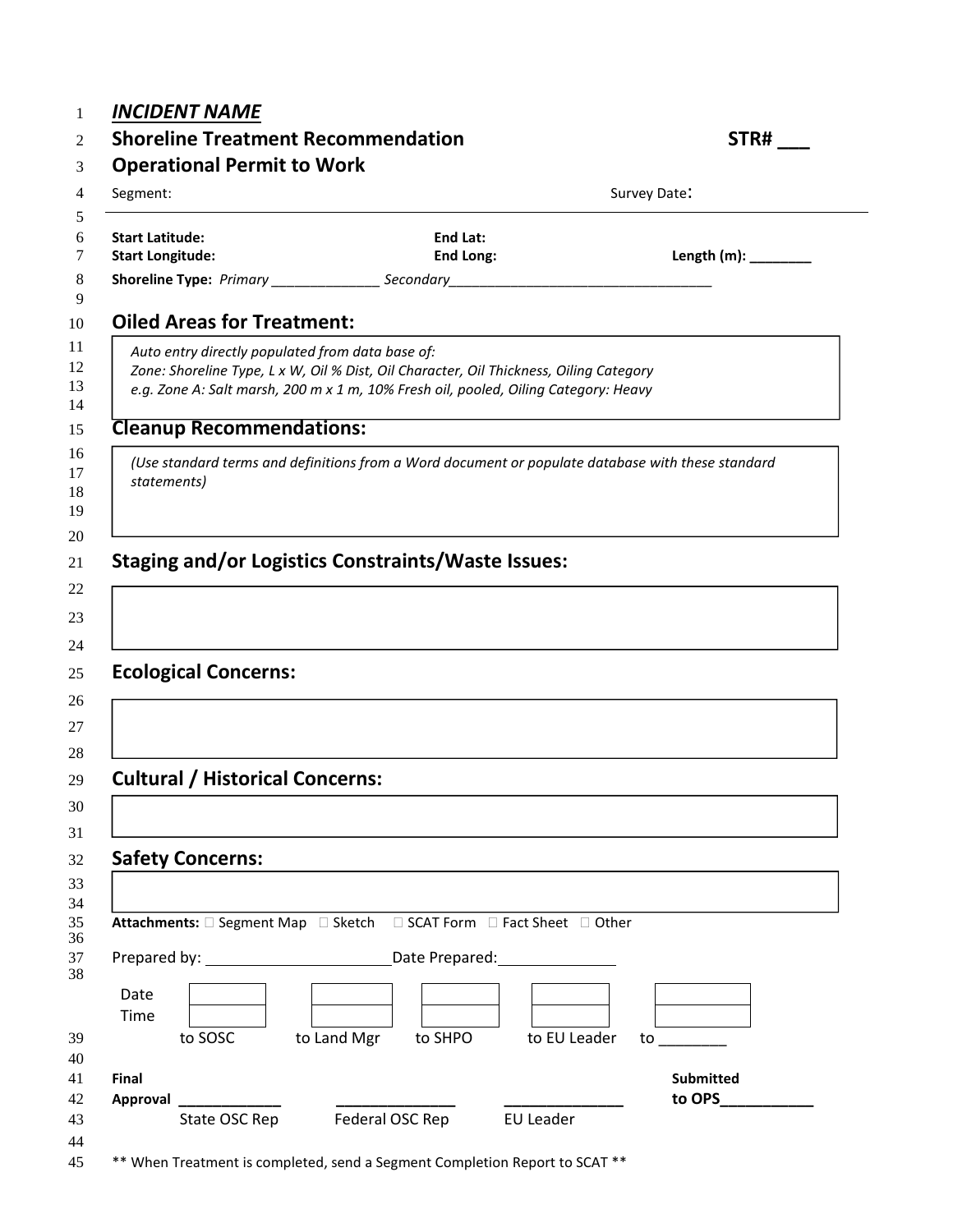## **SCAT Work Plan Appendix C – SEGMENT INSPECTION REPORT FORM**

 The following page shows the traditional Segment Inspection Report form.

 The following link provides a cache of additional forms.

 **Owens Coastal Consulting:** <http://www.shorelinescat.com/>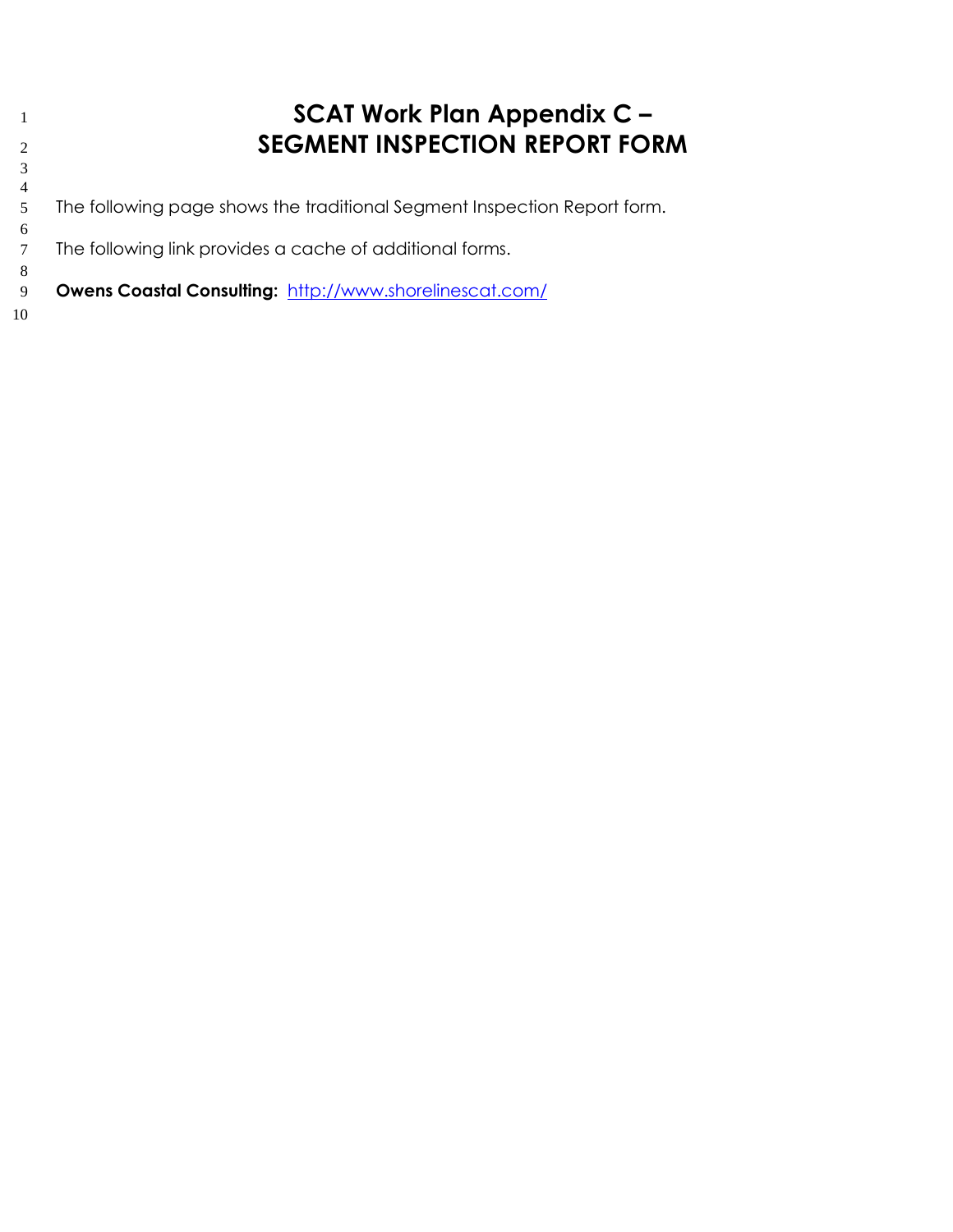|                                                           | Segment ID: ______________________Segment Name __________________________________ |  |
|-----------------------------------------------------------|-----------------------------------------------------------------------------------|--|
|                                                           | Survey Date: _________________________Survey Time: _____________________________  |  |
|                                                           |                                                                                   |  |
|                                                           | <b>Inspection Completed Along Entire Segment: Yes / No</b>                        |  |
| <b>Result/Recommendation:</b>                             |                                                                                   |  |
| $\Box$ No oil observed.                                   |                                                                                   |  |
| $\Box$ Meets cleanup endpoints.                           |                                                                                   |  |
| No further treatment recommended.<br>$\mathsf{L}$         |                                                                                   |  |
| Further treatment recommended.<br>$\perp$                 |                                                                                   |  |
| (Provide written details of issues and required actions.) |                                                                                   |  |
|                                                           |                                                                                   |  |
|                                                           |                                                                                   |  |
|                                                           |                                                                                   |  |
|                                                           |                                                                                   |  |
|                                                           |                                                                                   |  |
|                                                           |                                                                                   |  |
| Continued monitoring required.<br>⊔                       |                                                                                   |  |
| (Provide written details of frequency and schedule.)      |                                                                                   |  |
|                                                           |                                                                                   |  |
|                                                           |                                                                                   |  |
|                                                           |                                                                                   |  |
|                                                           |                                                                                   |  |
| <b>SCAT Team Members:</b>                                 |                                                                                   |  |
| Name                                                      | Signature                                                                         |  |
| FOSC Rep                                                  |                                                                                   |  |
| SOSC Rep                                                  |                                                                                   |  |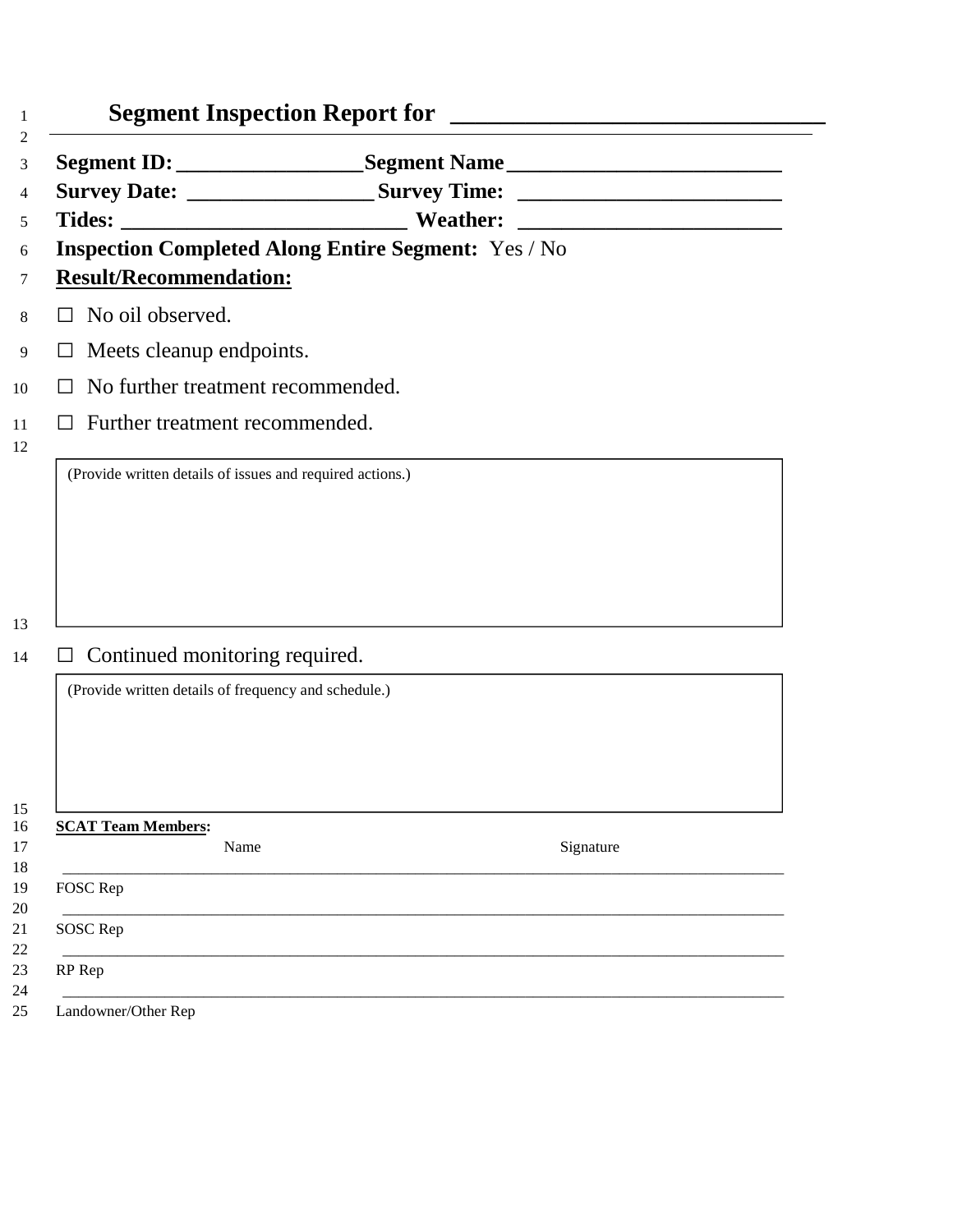**SCAT Work Plan Appendix D – PHOTO CONTENT/LOG**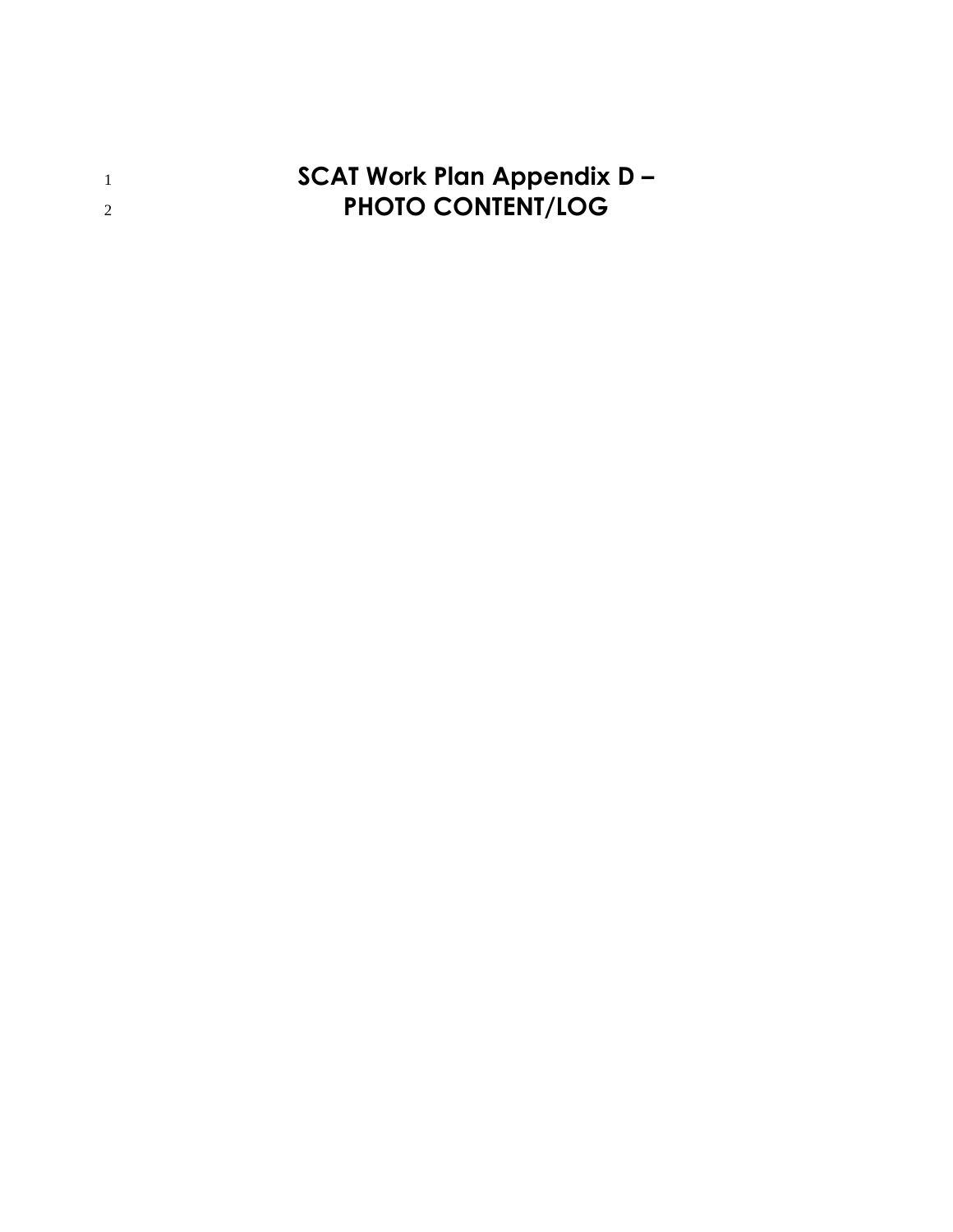## **SCAT PHOTO LOG FORMAT**

- These standards should be reviewed and confirmed during each incident
- 
- by the Data Manager.
	- **Item The Format** Property Example Date Date dd mmm yyyy Time and the Time 24 hour Team Team N or L Location Name \* The Location Name \* Thext Segment Number | Segment Number | LLL-NN Ops Division \* The Cops Division \* The N or L Latitude Latitude Latitude and Latitude and Latitude Latitude Latitude Latitude Latitude Longitude **Longitude** ddd.ddddd Waypoint \* NNN Not a Waypoint \* NNN Subject Subject lext
- \* optional
- 

NOTES:

- 1. Ensure the GPS is on with the "trackline" active. For aerial tracks, use a 5-
- second fix, for ground/walking use about a 30-second fix. **DO NOT SAVE THE**
- **TRACKLINE TO THE GPS**  download tracks to a computer file each day; if you
- save to the GPS then the track fixes are averaged and so we lose the ability to
- sync the times of the track fixes to the photos with OziExplorer
- 2. Ensure GPS and camera times are in sync
- 3. Take photo of GPS time at least twice a day
- 4. **The purpose of the photographs is to document the character of any oil**

**observed within a segment**. Do not take too many photos of the oiled zone or

- location as one or two good photos only are necessary for documentation.
- 5. If there is **no oil** found within in segment then only take one or two photos.
- Preferably take a photo alongshore approximately at the High Water Level to record the general character of the segment.
- 6. Photography would be required if any cultural resources are identified (see Appendix H).
- 7. **WAYPOINTS**: Not necessary to take a waypoint at every photo location, but is
- 27 valuable for specific items of interest that are photographed (such as the start
- and/or end of an oiled area or a pit in which oil is found).
- 8. **SCALE**: For distant or panorama shots always try to have a person in the middle
- distance for scale. For close-up shots always use a scale (the back of the field
- note book scale is preferred rather than a pencil or a coin!!)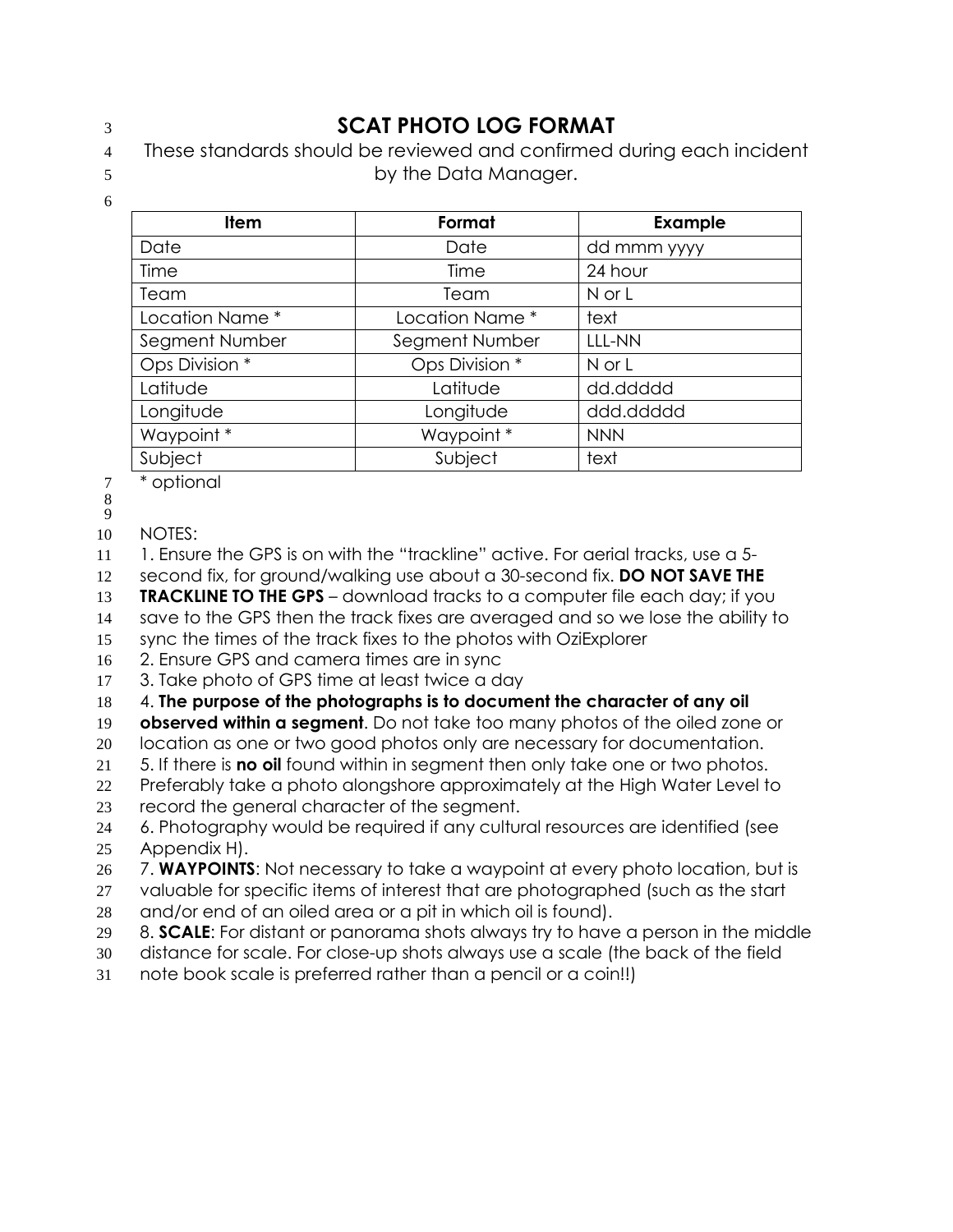## **SCAT PHOTO LOG INCIDENT NAME:**

| <b>Time</b> | <b>Date</b> | Team | Location | Segment | Ops<br>Div | Lat | Long | Waypoint | Subject |
|-------------|-------------|------|----------|---------|------------|-----|------|----------|---------|
|             |             |      |          |         |            |     |      |          |         |
|             |             |      |          |         |            |     |      |          |         |
|             |             |      |          |         |            |     |      |          |         |
|             |             |      |          |         |            |     |      |          |         |
|             |             |      |          |         |            |     |      |          |         |
|             |             |      |          |         |            |     |      |          |         |
|             |             |      |          |         |            |     |      |          |         |
|             |             |      |          |         |            |     |      |          |         |
|             |             |      |          |         |            |     |      |          |         |
|             |             |      |          |         |            |     |      |          |         |
|             |             |      |          |         |            |     |      |          |         |
|             |             |      |          |         |            |     |      |          |         |
|             |             |      |          |         |            |     |      |          |         |
|             |             |      |          |         |            |     |      |          |         |
|             |             |      |          |         |            |     |      |          |         |
|             |             |      |          |         |            |     |      |          |         |
|             |             |      |          |         |            |     |      |          |         |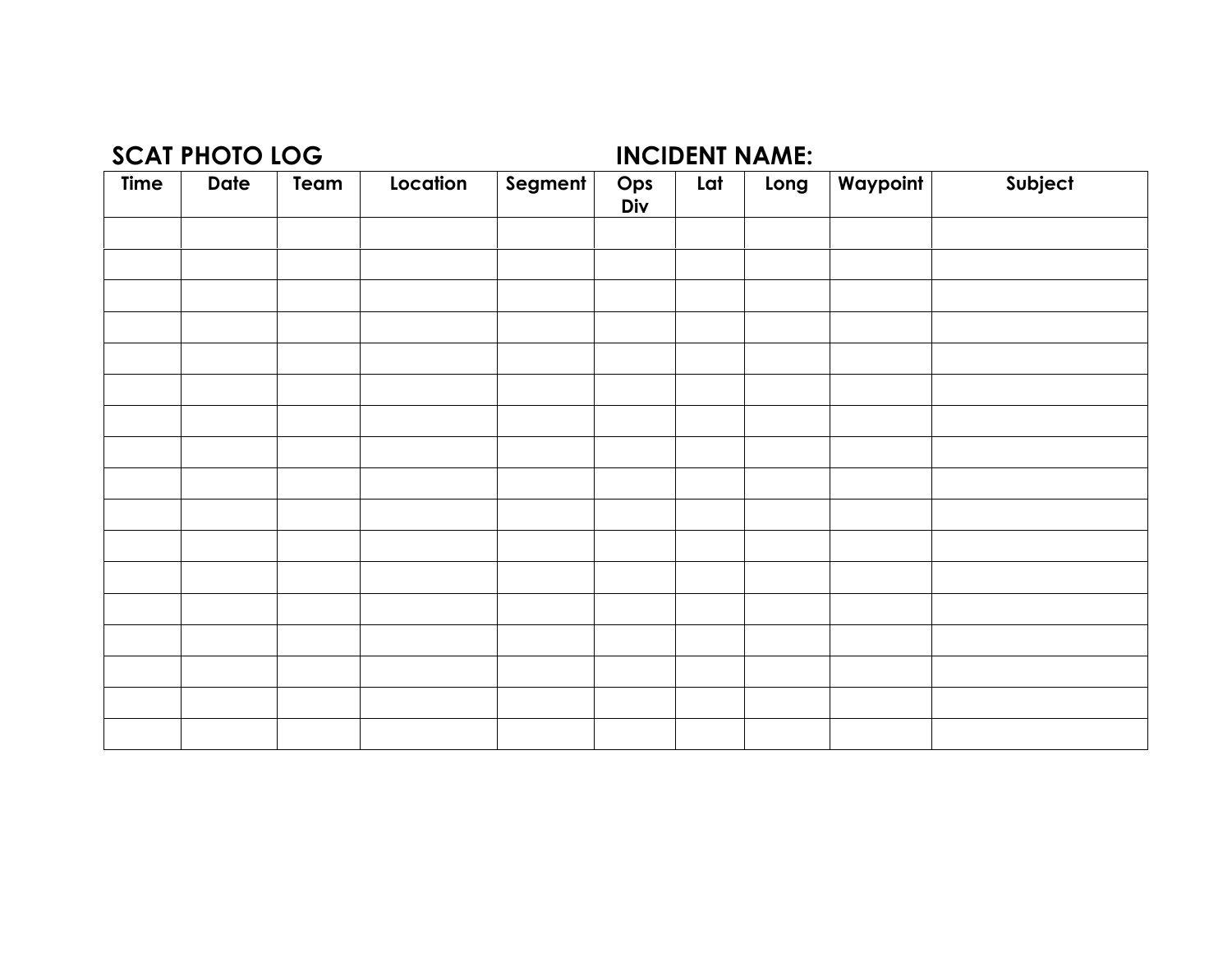## **SCAT Work Plan Appendix E – EXAMPLE RECOMMENDED TREATMENT AND ENDPOINT PLAN**

- The following documents contain additional guidance on developing treatments and endpoints:
- **Guidelines for Selecting Shoreline Treatment Endpoints for Oil Spill Response (Environment Canada, 2007)**
- [http://publications.gc.ca/collections/collection\\_2011/ec/En4-84-2008-eng.pdf](http://publications.gc.ca/site/archivee-archived.html?url=http://publications.gc.ca/collections/collection_2011/ec/En4-84-2008-eng.pdf)
- **Selection and Use of Shoreline Treatment Endpoints for Oil Spill Response (Owens, Sergy, 2008)**
- [http://www.shorelinescat.com/Documents/Publications/15%202008%20Shoreline%2](http://www.shorelinescat.com/Documents/Publications/15%202008%20Shoreline%20Treatment%20End%20Points.pdf)
- [0Treatment%20End%20Points.pdf](http://www.shorelinescat.com/Documents/Publications/15%202008%20Shoreline%20Treatment%20End%20Points.pdf)
- **Options for Minimizing Environmental Impacts of Freshwater Spill Response (NOAA,**
- **API 1994)**
- [http://response.restoration.noaa.gov/sites/default/files/shoreline\\_countermeasures](http://response.restoration.noaa.gov/sites/default/files/shoreline_countermeasures_freshwater.pdf)
- [\\_freshwater.pdf](http://response.restoration.noaa.gov/sites/default/files/shoreline_countermeasures_freshwater.pdf)
- 
- **Shoreline Assessment Manual (NOAA, 2013)**
- [http://archive.orr.noaa.gov/book\\_shelf/72\\_manual\\_shore\\_assess.pdf](http://response.restoration.noaa.gov/sites/default/files/manual_shore_assess_aug2013.pdf)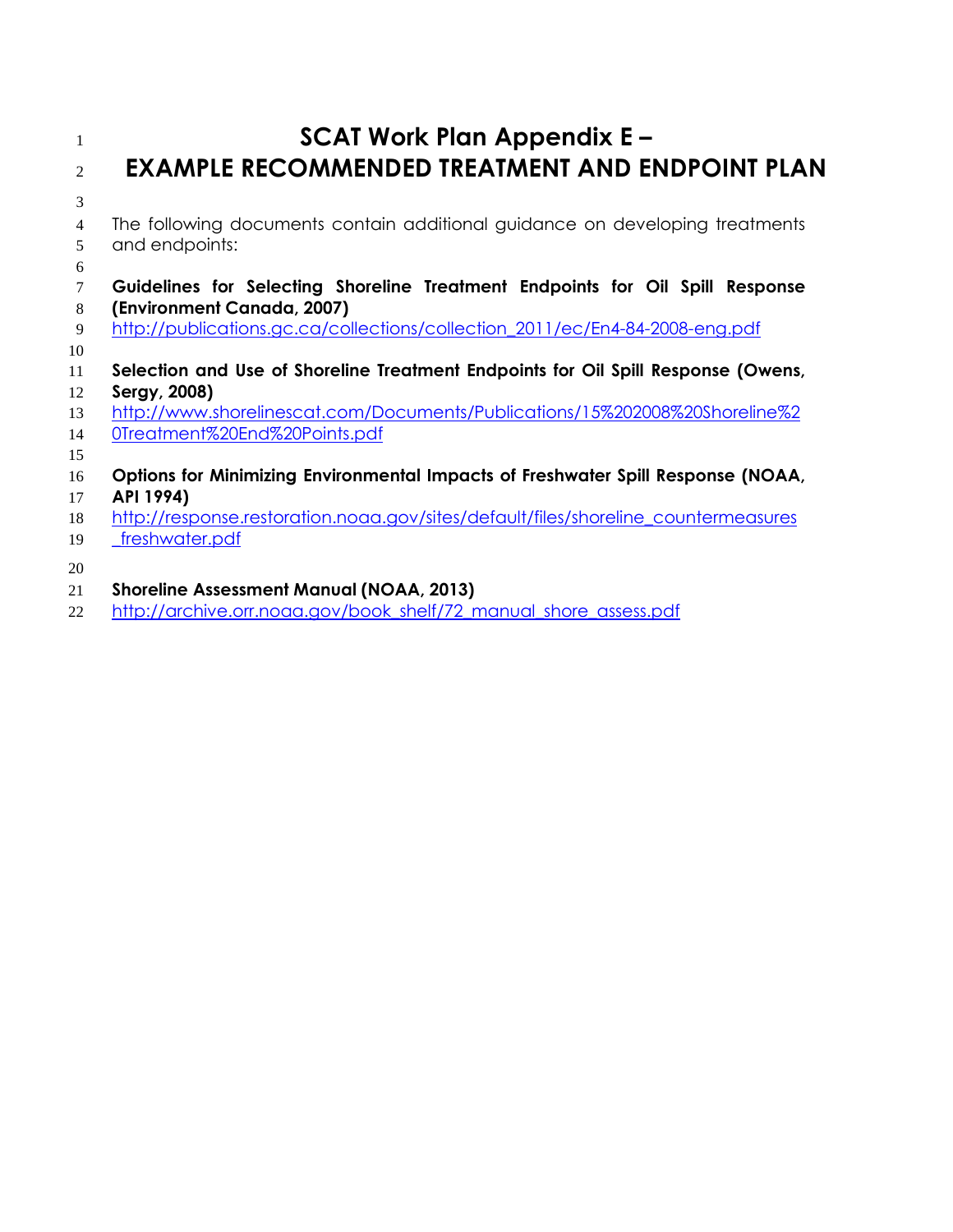## **Introduction**

- 2 All spills have a point at which the active clean-up, removal, and recovery operations
- give way to natural processes of oil degradation. In most cases, this termination point is
- qualitative, developed through a consensus-based process and field verified by
- representatives from the Unified Command (UC) in consultation with the appropriate
- federal, state, and local trustees. In all cases, the endpoint is reached when responder
- safety would be compromised or the remaining oil presents less of a risk to the
- community and natural resources than the response and recovery methods available.
- The determination as to cleanup methods, priorities, and termination will be made via UC representatives.
- Completion of active shoreline countermeasures is a decision of the On-Scene
- Coordinator (OSC). Support of the OSC requires recommendations on shoreline
- countermeasures and also recommendations on when to terminate cleanup
- operations. Evaluating the results of countermeasures and the recommendation to
- terminate response efforts requires a consensus of members who may have varying
- interests and roles. One key element for all parties to examine is to determine if the
- continued use of a particular countermeasure will result in more damage to the
- environment than would occur as a result of terminating any active response measures.
- The Endpoint Plan provides a cleanup endpoints and constraints for each shoreline
- type. There may be unique factors in any given segment that will require a different
- approach. At the end, there is a summary table of this information.

## **Endpoints for No Further Action**

- These guidelines establish endpoints for operations for the Phillips 66 Tacoma
- Earthquake Exercise DRILL, including free product release and containerized product.
- These endpoints may be amended to address as yet unforeseen circumstances and do
- not constitute shoreline restoration or full recovery criteria, which may be addressed
- through a longer-term process. These endpoints define the conclusion of cleanup
- operations while attempting to minimize overall impact (including those from
- operations) to sensitive resources.
- 

## *Stranded Free Oil Product*

- Oiled shorelines shall be free of bulk product and not produce rainbow sheen under all weather and tidal conditions.
- There shall be no appreciable mobile oiled debris that is recoverable. Oil film,
- stain and minor sheening may still be present if best professional judgment of the Environmental Unit determines that further recovery will not produce environmental benefit. Such residual oiling would be allowed to degrade naturally.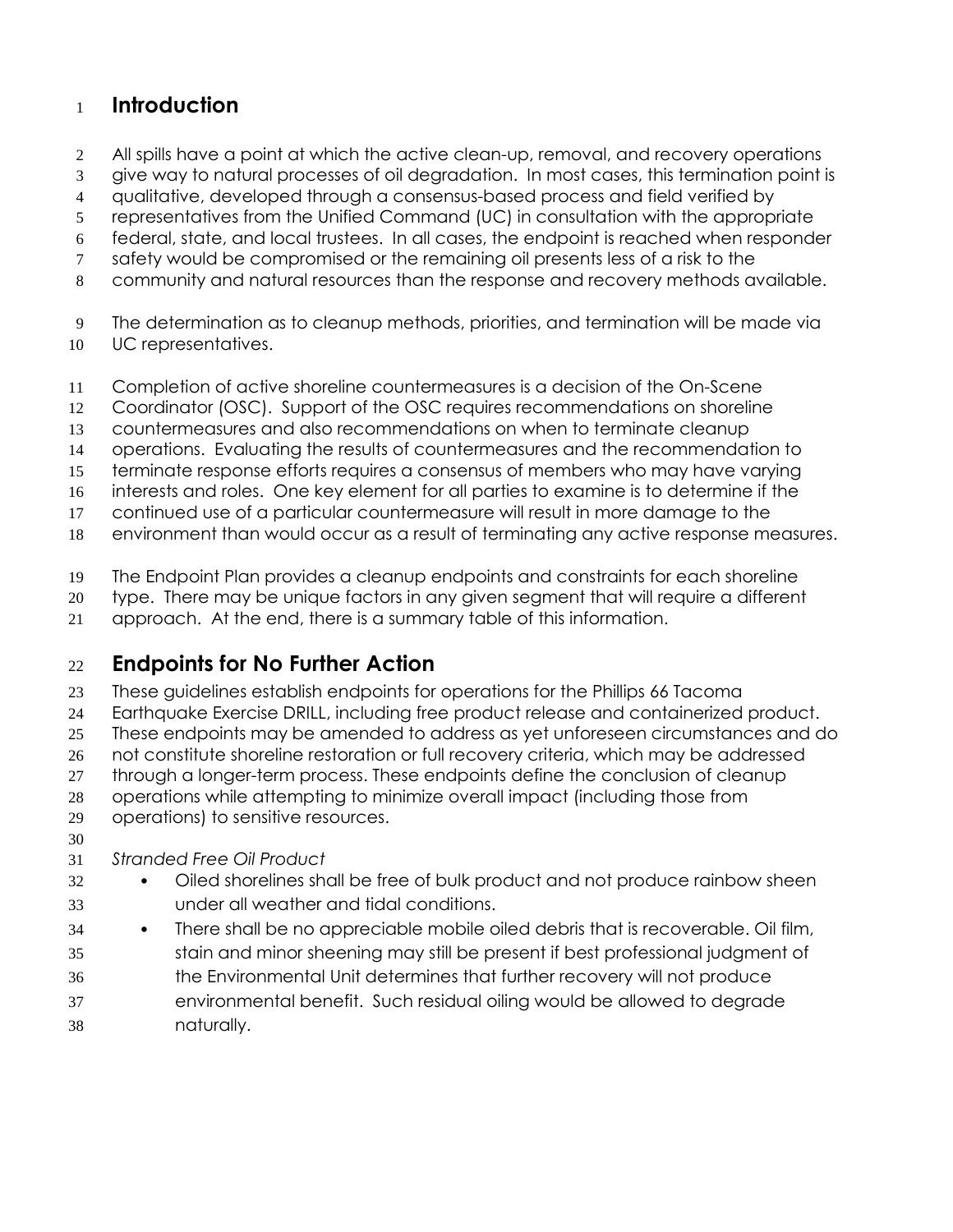Specific Target Cleanup End-Points for Various Habitat Types: *Fine-Grain Sand Beaches*  4 Beaches shall be free of bulk oil and not produce rainbow sheen during tidal events. Light oil stain on beach sediment that does not produce rainbow sheen may be allowed to weather and degrade naturally. 8 Some oil stain may still be present on sediments at the end of active cleanup if best professional judgment is that further treatment will not produce environmental benefit. 11 • Minor residual sheen that is dull in color or silver may remain and weather naturally. Do not remove unoiled wrack. Access to upland areas must be restricted to prevent additional environmental damage. Snare may be used for passive recovery of sheen adjacent to shoreline. *Bulkheads and Piers*  19 • All hard structures shall be free of bulk oil and not produce sheens that would represent a secondary oil source. 21 • Oil stains that cannot be removed easily and safely may be left to weather and degrade naturally. 23 Minor residual sheen that is dull in color or silver may remain and weather naturally. Where appropriate, clean-up crews may use a variety of flushing techniques from low pressure ambient water to high pressure/high volume ambient water flushing into containment and collection. High pressure should not be used where attached marine organisms (algae, bivalves, echinoderms) are abundant. Passive snare may be deployed. High pressure flushing will require segment specific approval from the EU. *Marshes /Tidal Mudflats*  These areas shall be free of free floating and potentially mobile oil, including oiled debris and wrack at the fringe marsh. There shall be no appreciable sheens released from marsh. Minor residual sheen that is dull in color or silver may remain and weather naturally. Oil stained and coated vegetation will not produce sheen or appreciable wildlife threats. **Stay out of these areas unless otherwise directed.**  Aggressive cleanup on marshes/mudflats may actually cause greater long- term damage. There must not be any physical cleanup activities in marsh areas that will cause damage to marsh vegetation or entrainment/entrapment of oil product into sediments. Snare boom should be staked along the front edge of oiled marsh for passively recovery of sheens. These snares must be inspected and replaced routinely. Low pressure deluge flushing with ambient water may also be deployed from the upper marsh to flush product into containment and collection. Deployment of this technique should not involve walking into soft sediments or marsh vegetation. Best professional judgment by the Environmental Unit/SCAT will be used to determine if further treatment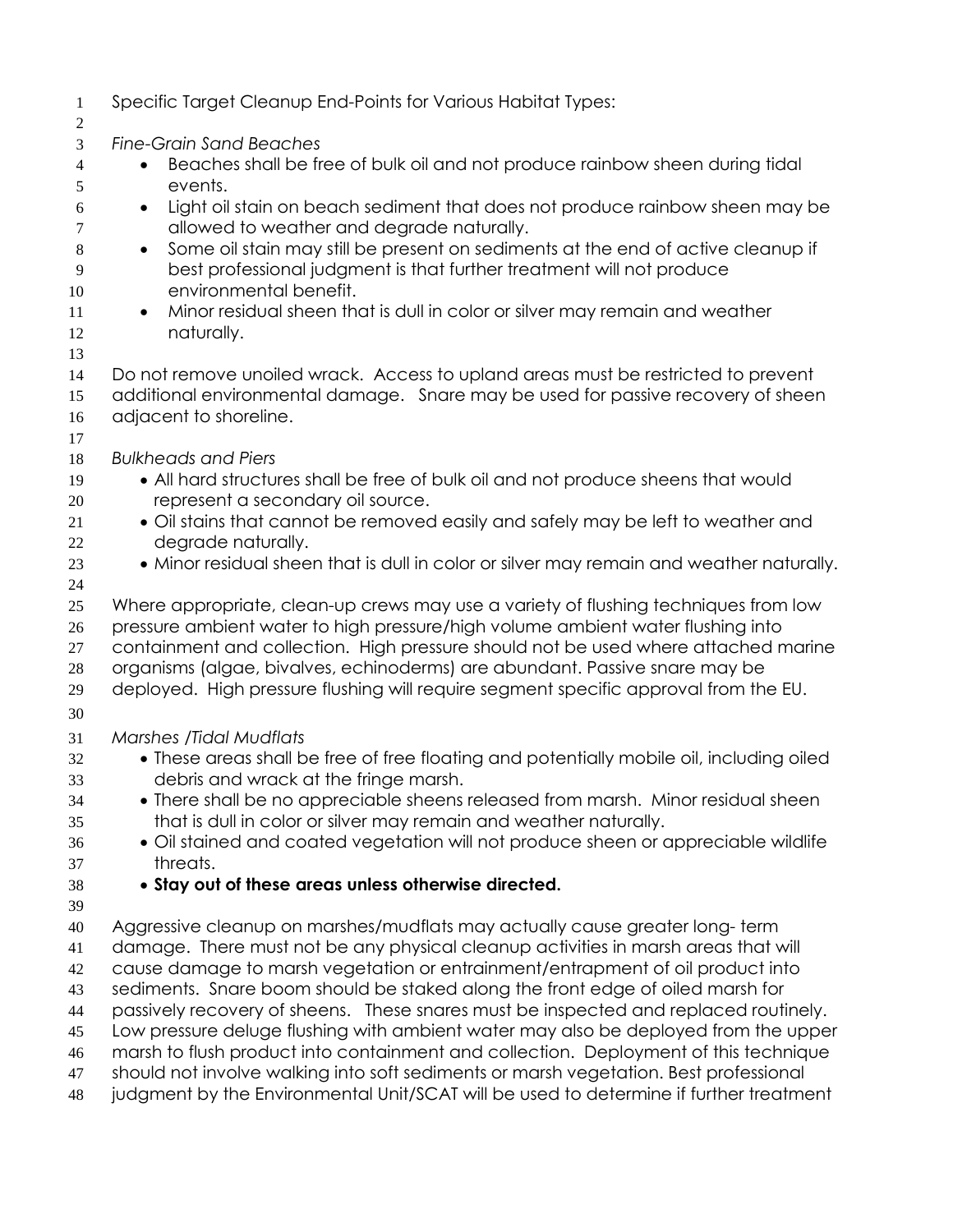- or cleanup would have no environmental benefit and may delay, rather than
- accelerate, recovery of the vegetation. This judgment will be based on fact, past
- studies or data from previous oil spills.
- 
- *Riprap/Rubble*
- Type I Riprap is defined as shorelines that are not commonly accessed by the public or have sensitive wildlife concerns. Type I riprap should meet the following criteria:
- 8  $\bullet$  Oiled riprap shall be free of bulk oil and not produce appreciable sheen under all weather conditions.
- 10 Oil stains that cannot be removed safely will be allowed to weather and degrade naturally.
- 12 Some inaccessible patches of oil may not be feasible to remove.
- 13 Safety is paramount. Areas of broken rebar and other damaged materials should be avoided.
- 15 Minor residual sheen that is dull in color or silver may remain and weather naturally.
- 
- *High Public Use Areas*
- High Public Use Areas are defined as shorelines that have a greater potential for
- members of the public (and their pets) coming into direct contact with residual oil
- pollution and will likely necessitate a higher cleanup standard. The following additional
- cleanup criteria apply to public use area.
- 23 No oil residues that would present a contact hazard to the public (residents, visitors, or pets).
- 25 No oiling that would easily rub off and stain clothing or pets.
- *High Public Use or Public Access Areas will require "case-by-case" assessment and identification of cleanup requirements.*
- 
- Where appropriate, clean-up crews may use a variety of flushing techniques from low
- pressure ambient water to high pressure/high volume ambient water flushing into
- containment and collection. High pressure should not be used where attached marine
- organisms (algae, bivalves, echinoderms) are abundant. Passive snare may be deployed.
- 
- Note: Because diesel has many light ends it is very odorous. It is possible that areas may
- have a lingering smell of diesel after they have met the clean-up end points.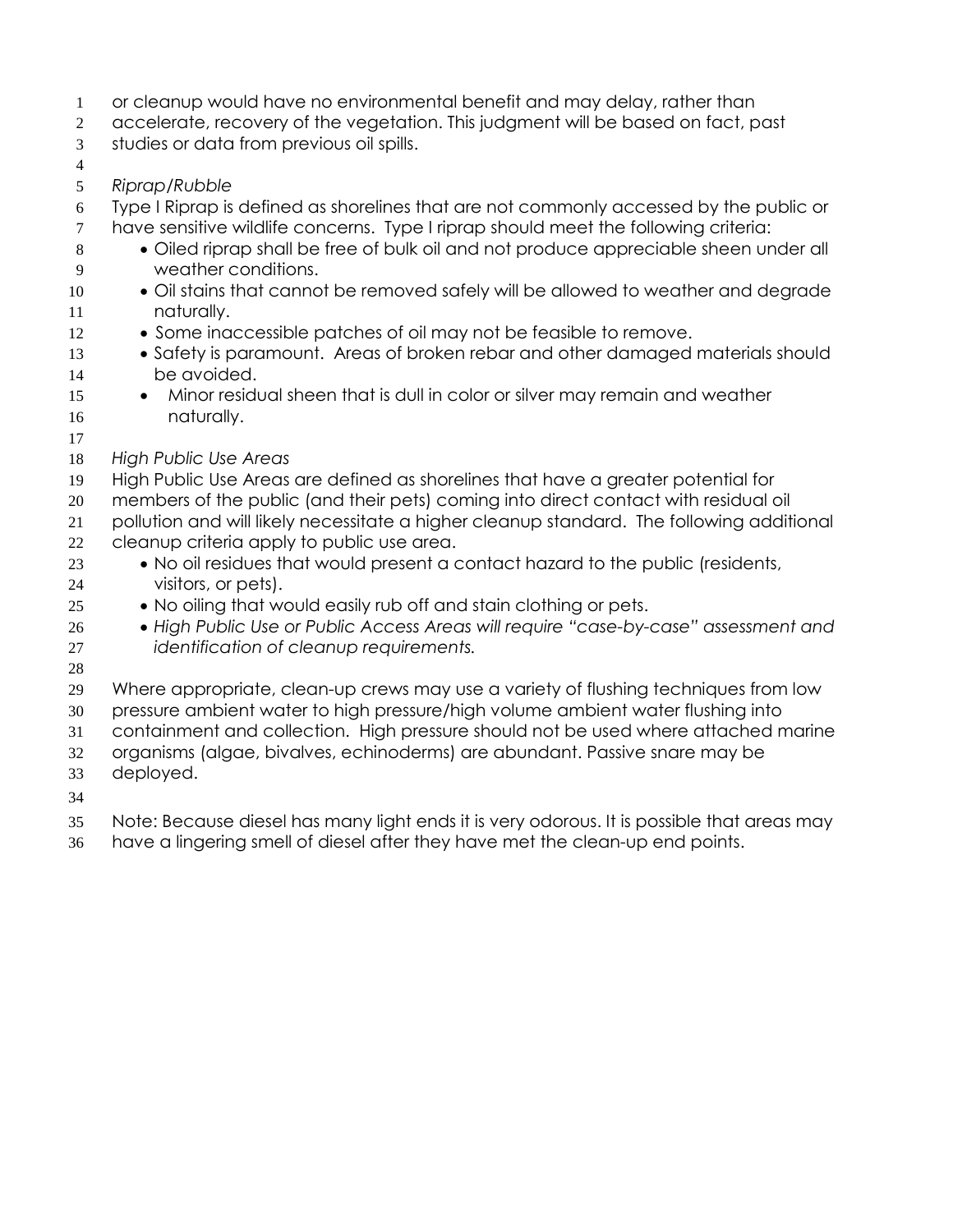#### **General Shoreline Treatment Recommendations and Endpoints**

| <b>Habitat Type</b>                                  | <b>Cleanup Endpoints</b>                                                                                                                              | <b>Recommended Cleanup Methods</b>                                                                                                                                                                                                                                                                                                                           | <b>Constraints</b>                                                                                                                                                                                                                                                            |  |
|------------------------------------------------------|-------------------------------------------------------------------------------------------------------------------------------------------------------|--------------------------------------------------------------------------------------------------------------------------------------------------------------------------------------------------------------------------------------------------------------------------------------------------------------------------------------------------------------|-------------------------------------------------------------------------------------------------------------------------------------------------------------------------------------------------------------------------------------------------------------------------------|--|
| Wetlands                                             | No mobile oiled debris, no<br>rainbow sheen, no brown<br>emulsion. Some silver sheen and<br>stain may persist and be<br>allowed to degrade naturally. | Snare boom should be staked along the front edge of oiled marsh for<br>passively recovery of sheens. Collect heavily oiled debris by small boats at<br>high tide.<br>Any additional cleanup requires EU approval.                                                                                                                                            | Do not disturb vegetated areas, even if<br>oiled<br>No foot traffic in vegetated wetland<br>areas                                                                                                                                                                             |  |
| Vegetated<br>shorelines                              | No mobile oiled debris, no<br>rainbow sheen, no brown<br>emulsion. Some silver sheen and<br>stain may persist and be<br>allowed to degrade naturally. | Manual removal of oily debris less than 4" diameter. Skimming and<br>vacuum of floating oil on the water surface. Use flushing with sea water<br>along the vegetated fringe to release trapped oil.<br>Where remaining oil poses a significant threat to bird concentration areas,<br>sorbent snare may be deployed. Such areas will be identified by the EU | There will be limited foot traffic in<br>vegetated areas (access points only)<br>During flushing, prevent suspension of<br>bottom sediments (do not create a<br>muddy plume)<br>No cutting of vegetation at this time                                                         |  |
| Marshes/Tidal flats<br>(mud and/or<br>sand)          | No mobile oiled debris, no<br>rainbow sheen, no brown<br>emulsion. Some silver sheen and<br>stain may persist and be<br>allowed to degrade naturally. | Snare boom should be staked along the front edge of oiled tidal flat for<br>passively recovery of oil and rainbow sheens. Collect heavily oiled debris<br>by small boats at high tide, or on foot in firmer areas.<br>Any additional cleanup requires EU approval.                                                                                           | Do not enter tidal flats to recover oil or<br>oily debris if boots sink more than 2<br>inches into the mud.                                                                                                                                                                   |  |
| <b>Bulkheads and</b><br>Piers                        | No mobile oil, as evidenced by<br>silver sheen.                                                                                                       | Flooding and low-pressure, ambient water flushing to remove mobile oil;<br>flush only to the point where a silver sheen remains; use booms for<br>containment and skimmers/vacuum for recovery of released oil<br>Minimal use of sorbents                                                                                                                    | Do not remove or intentionally dislodge<br>organisms on bulkheads or piers.                                                                                                                                                                                                   |  |
| Rip rap/rubble<br>shoreline                          | No mobile oiled debris, no<br>rainbow sheen, no brown<br>emulsion. Some silver sheen and<br>stain may persist and be<br>allowed to degrade naturally. | Flooding and low-pressure, ambient water flushing to remove mobile oil;<br>flush only to the point where a silver sheen remains; use booms for<br>containment and skimmers/vacuum for recovery of released oil. Passive<br>snare may be deployed.<br>Minimal use of sorbents                                                                                 | Do not remove or intentionally dislodge<br>organisms on rip rap.                                                                                                                                                                                                              |  |
| Fine grained sand<br>shorelines, and<br>mixed gravel | No mobile oiled debris, no<br>rainbow sheen, no brown<br>emulsion. Some silver sheen and<br>stain may persist and be<br>allowed to degrade naturally. | Flooding and low-pressure, ambient water flushing to remove mobile oil;<br>flush only to the point where a sheen remains; use booms for containment<br>and skimmers/vacuum for recovery of released oil<br>Minimal use of sorbents, snare is preferred                                                                                                       | Use barriers and signs to prevent public<br>access to oiled areas<br>Do not remove unoiled wrack. Access<br>to upland areas must be restricted to<br>prevent collateral damage<br>High Public Use or Public Access Areas<br>will require segment specific<br>recommendations. |  |
| Oiled Debris                                         | Removal of all readily accessible<br>heavily oiled debris (releases<br>liquid oil when disturbed)                                                     | Manual removal using appropriate hand tools (rakes, pitchforks, etc.) of<br>items less than 4 inches in diameter.                                                                                                                                                                                                                                            | Do not remove clean or possibly oiled<br>debris<br>No cutting of vegetation allowed                                                                                                                                                                                           |  |

*Additional treatment options may be beneficial or necessary for specific shoreline segments. This will be handled on a case by case basis.*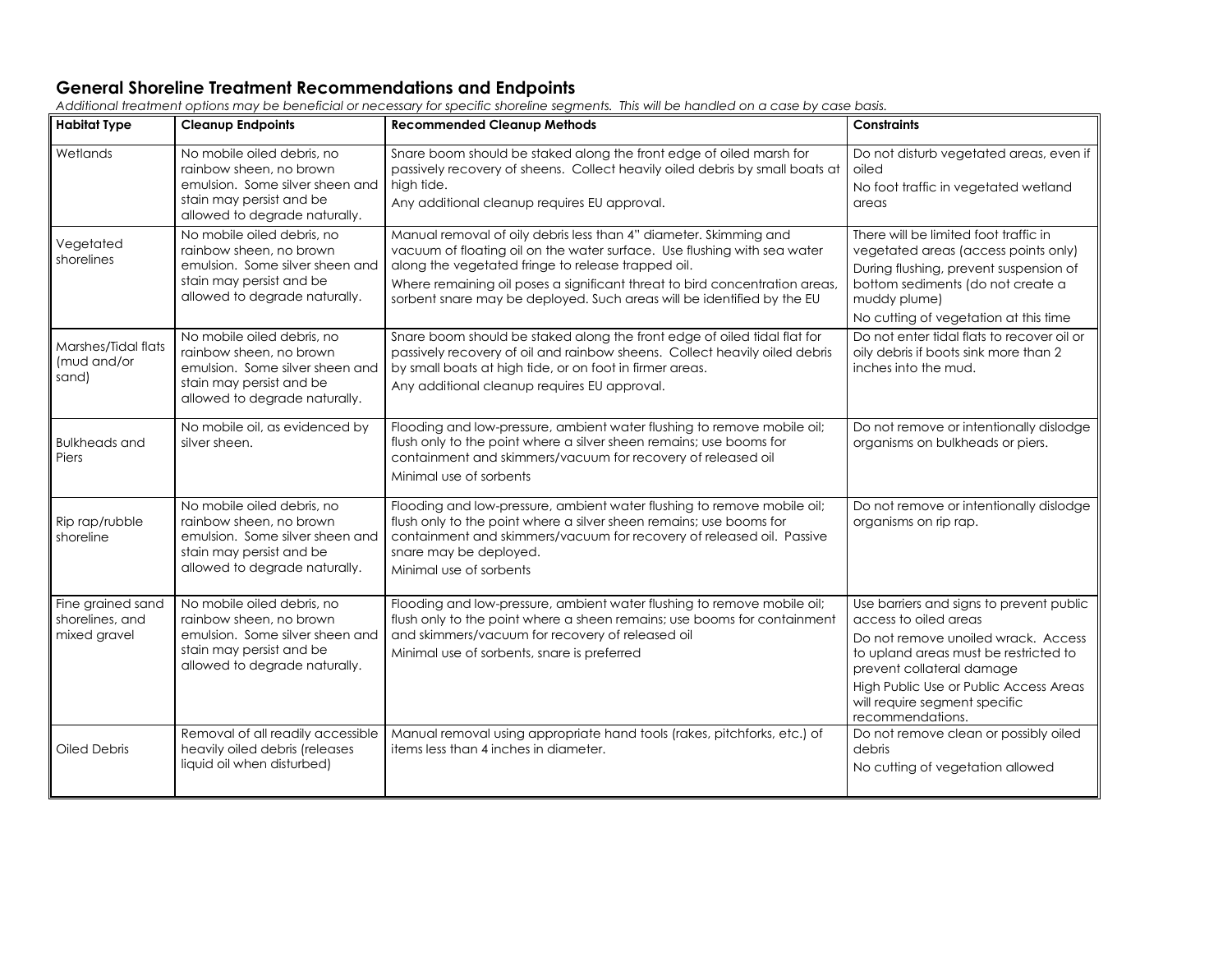# **SCAT Work Plan Appendix F – EXAMPLE Management, Planning, and Tracking Forms**

The following pages provide example management, planning, and tracking documents that may 5 be used by SCAT staff for: **long-range strategy and survey planning, short-term rolling missions,**<br>6 and **daily field team tasking and logistics.** Templates for each of these three forms are provided and **daily field team tasking and logistics.** Templates for each of these three forms are provided on the following pages. Appendix materials were provided courtesy of Owens Coastal Consulting and are available via<http://www.shorelinescat.com/>.

- 10 1. The **long-range strategy and survey planning table (Table F-1)** provides a survey strategy plan for a period of a month or longer. plan for a period of a month or longer.
- 13 The survey strategy is developed by the SCAT Coordinator in consultation with the Environmental Unit Leader (EUL).
- **The table is created by the SCAT Logistics Coordinator and enables planning for long-**16 term staffing and logistics support, taking into account factors such as survey priorities, 17 low-tide windows, environmental constraints (e.g. bird or turtle nesting site timing), etc.
- **This same table tracks each mission and activity that has been completed and provides** 19 a program history.
- 21 2. The table for **short-term rolling mission planning (Table F-2)** covers several days and ensures<br>22 appropriate data, logistics, and safety support. It requires continuous updating based on appropriate data, logistics, and safety support. It requires continuous updating based on survey priorities and on work that has been completed.
- This process is accomplished with a "SCAT Mission Planner" that is generated by the SCAT Coordinator or designee in consultation with the EUL.
- **•** This Mission Planner is updated and reissued daily by the SCAT Logistics Coordinator 28 based on the completion of prior missions and provides a rolling 7-day (or 10- or 14-day) plan to accomplish the priorities set by the EUL.
- Input to the Mission Planner also is provided by Operations (or SCAT Ops Liaison) who indicates when treatment in a segment or zone is nearing target end points, or has been completed, so that appropriate surveys or inspections can be scheduled.
- **This rolling plan is based on the long-range survey strategy as developed in the "SCAT** Strategy and Tracking Table"
- 3. The **SCAT Team Daily Tasking and Logistics Plan (Table F-3)** links the management of the SCAT program to the ICS process and the planning cycle is the "SCAT Team Daily Tasking and Logistics Plan" which describes the planned activities for the following day, i.e. Next Operational Period (Figure 3).
- 41 The "SCAT Team Daily Tasking and Logistics Plan" is prepared by the SCAT Coordinator or designee and provided to the EUL to be discussed during preparation for the Tactics Work Period and Tactics Meeting during each Planning Cycle.
- The field activities outlined in this daily tasking plan are part of the package of EU field assignments and activities reviewed in the Tactics Meeting to ultimately aid the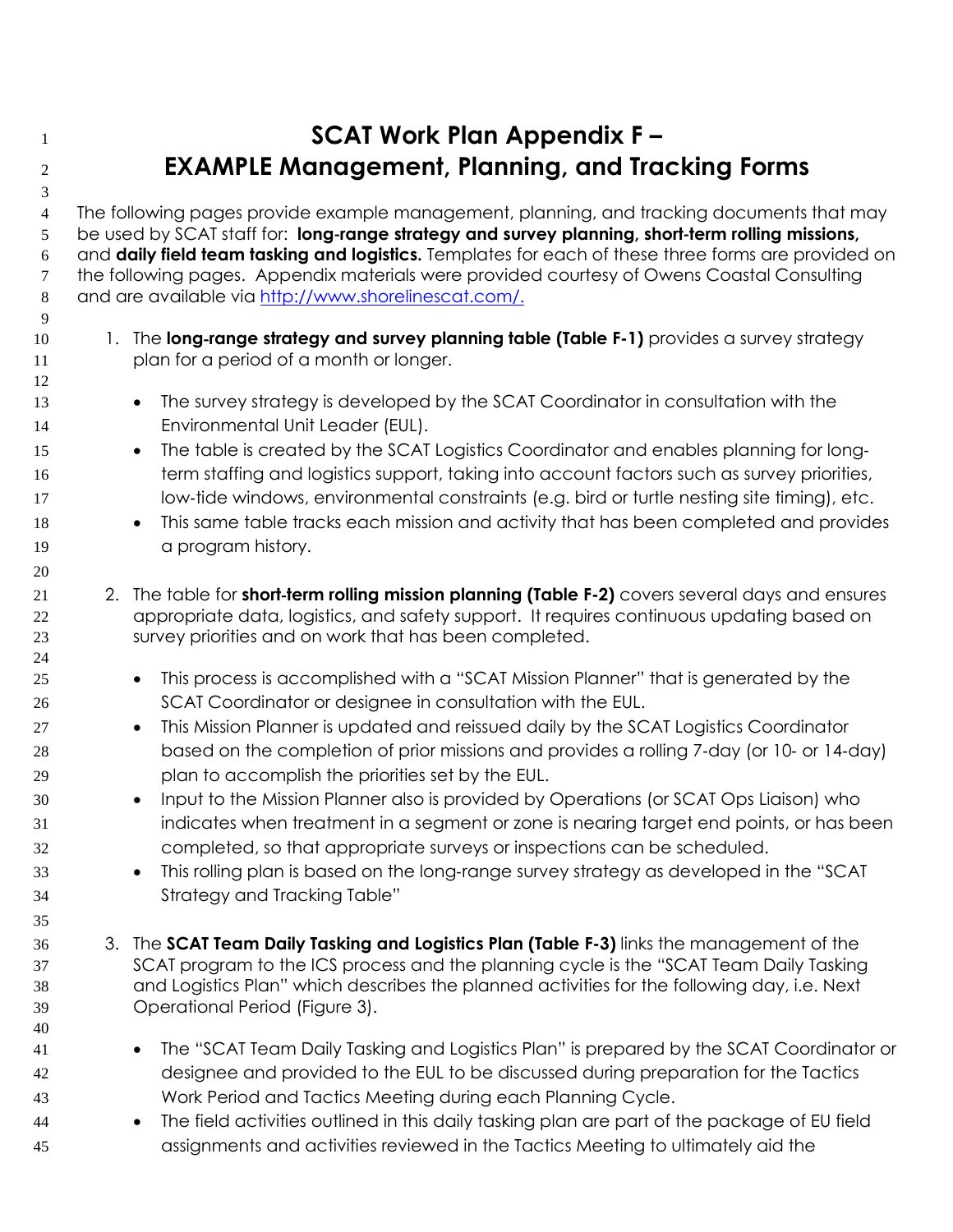- development of the Work Assignments that are captured on the ICS 204 forms (Assignment List) for the Next Operating Period. These field assignments are then
- included in the Incident Action Plan (IAP).
- Additional tables and spreadsheets for program management can be created to track specific
- 5 activities, such as the status and progress of STRs and of the inspection (PTA) and sign-off (SIR)<br>6 surveys. One example of a summary table that records completed daily field activities is provi
- surveys. One example of a summary table that records completed daily field activities is provided
- on the following pages. This SCAT Daily Field Activities table (Table F-4) records how many teams
- were deployed each day and the category of missions that were completed or attempted.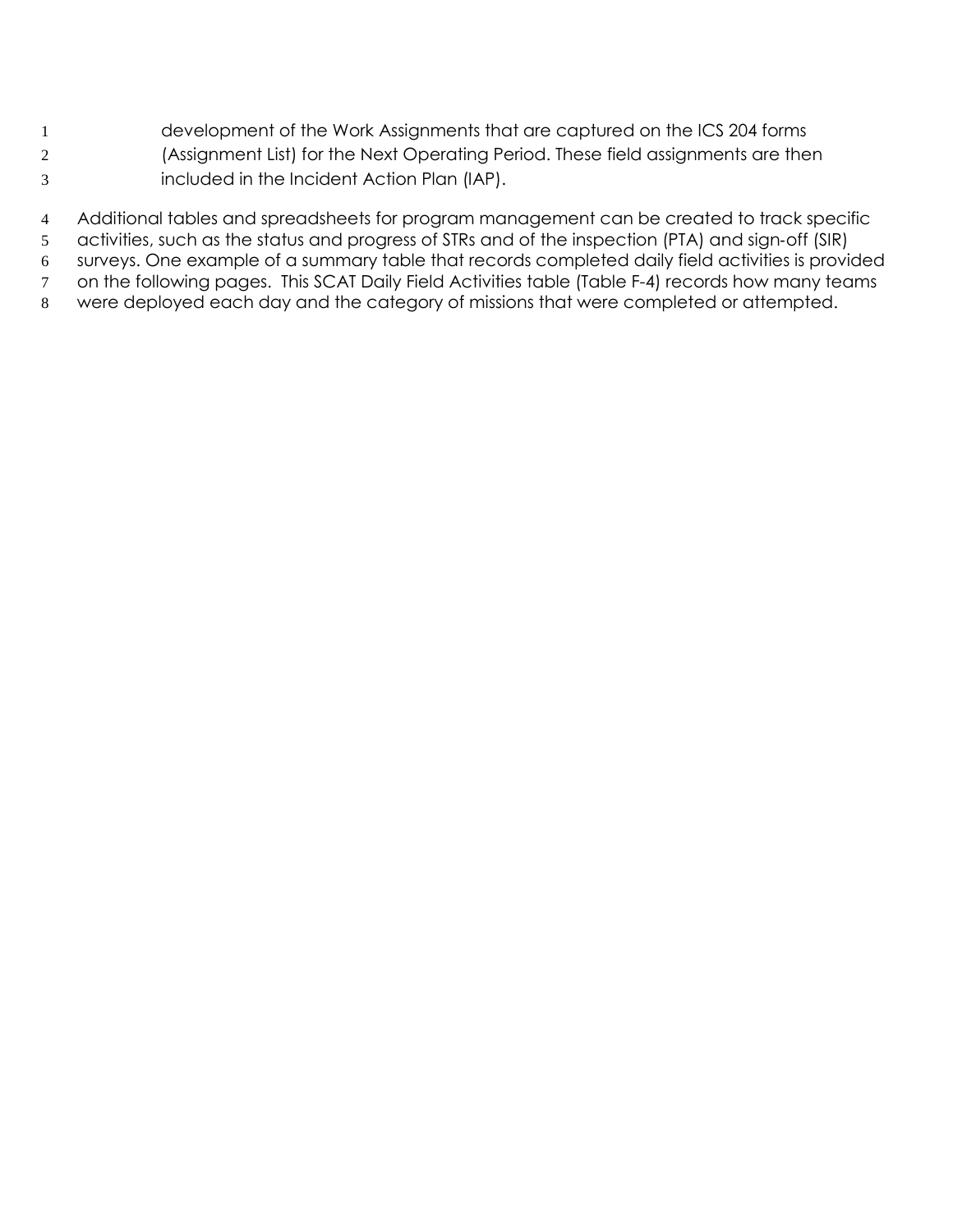*This SCAT Strategy and Tracking Table is populated with fictitious information. Gray rows represented completed missions and activities. The white rows indicate the planned strategy and missions. Typically this table would be used to plan forward up to 30 days or longer.*

## **TABLE F-1:EXAMPLE SCAT STRATEGY AND TRACKING TABLE**

|                             | <b>SCAT TEAM #1</b>                                                                                                   | <b>SCAT TEAM #2</b>                                                                                                          | <b>SCAT TEAM #3</b>                                                   |
|-----------------------------|-----------------------------------------------------------------------------------------------------------------------|------------------------------------------------------------------------------------------------------------------------------|-----------------------------------------------------------------------|
| Wednesday, January 02, 2013 | <b>Travel Day</b>                                                                                                     | <b>Travel Day</b>                                                                                                            | <b>Travel Day</b>                                                     |
|                             | $TL = Team$ Lead                                                                                                      | $T\Gamma$                                                                                                                    | TL.                                                                   |
| Thursday, January 03, 2013  | N Barataria Bay (S4-032)<br>MON LA PL01-029 & LA PL01-036-<br>10 - both passed                                        | Cancelled due to access issues / Wind<br>West Timbalier (S4-027)<br>SIR LA TB04-004-10                                       | Fourchon BP                                                           |
|                             | TI.                                                                                                                   | TI.                                                                                                                          | TL.                                                                   |
| Friday, January 04, 2013    | <b>Cancelled Due to Small Craft</b><br><b>Advisory Night Before</b><br>Turtle Pen Isle (S4-038)<br>SIR LA SB05-017-10 | <b>Cancelled Due to Small Craft Advisory</b><br>Night Before<br>Calumet Island (S4-035)<br>MON LA LF01-044-30                | Fourchon BP                                                           |
|                             | TL.                                                                                                                   | <b>TL</b>                                                                                                                    | TL                                                                    |
| Saturday, January 05, 2013  | N Barataria Bay (S4-032)<br>SIR LA PL01-036-10 - passed                                                               | N Barataria Bay (S4-032)<br>PTA LA PL01-034-30 - failed<br>MON LA PL01-053-30 - passed & LA PL01-<br>053-70 - did not get to | Office-OSAT                                                           |
|                             | TL.                                                                                                                   | TI.                                                                                                                          | TL.                                                                   |
| Sunday, January 06, 2013    | <b>Canceled Due to Access Issues</b><br>West Timbalier (S4-027)<br>PTA LA LF01-036-20                                 | <b>Canceled Due to Fog</b><br>Drum Bay (S4-007) partial<br>MON LA SB06-002-10<br>Turtle Pen Isle (S4-038) SIR LA SB05-017-10 | Grand Terre 3 (S4-024)<br>SIR LA PL01-008-10 -<br>passed              |
|                             | TL.                                                                                                                   | TL.                                                                                                                          | TL.                                                                   |
| Monday, January 07, 2013    | Fourchon Beach (S4-017)<br>PTA LA LF02-007-10 - passed                                                                | N Barataria Bay (S4-032)<br>PTA LA PL01-053-20 - passed                                                                      | Calumet Island (S4-035)<br>MON LA LF01-044-30 -<br>failed             |
|                             | TL.                                                                                                                   | TL.                                                                                                                          | TL.                                                                   |
| Tuesday, January 08, 2013   | N Barataria Bay (S4-032)<br>SIR LA PL01-029-10 - failed                                                               | Keelboat Pass (S4-038)<br>SIR LA SB05-014-20 - passed due to ALARP                                                           | N Barataria Bay (S4-032)<br>MON LA PL01-053-70 -<br>passed due to NEB |
|                             | $T\Gamma$                                                                                                             | $T\Gamma$                                                                                                                    | T1                                                                    |
| Wednesday, January 09, 2013 | N Barataria Bay (S4-032)<br>SIR LA PL01-027-10 w/OPS                                                                  | <b>Grand Isle Augering</b>                                                                                                   | <b>Grand Isle Augering</b>                                            |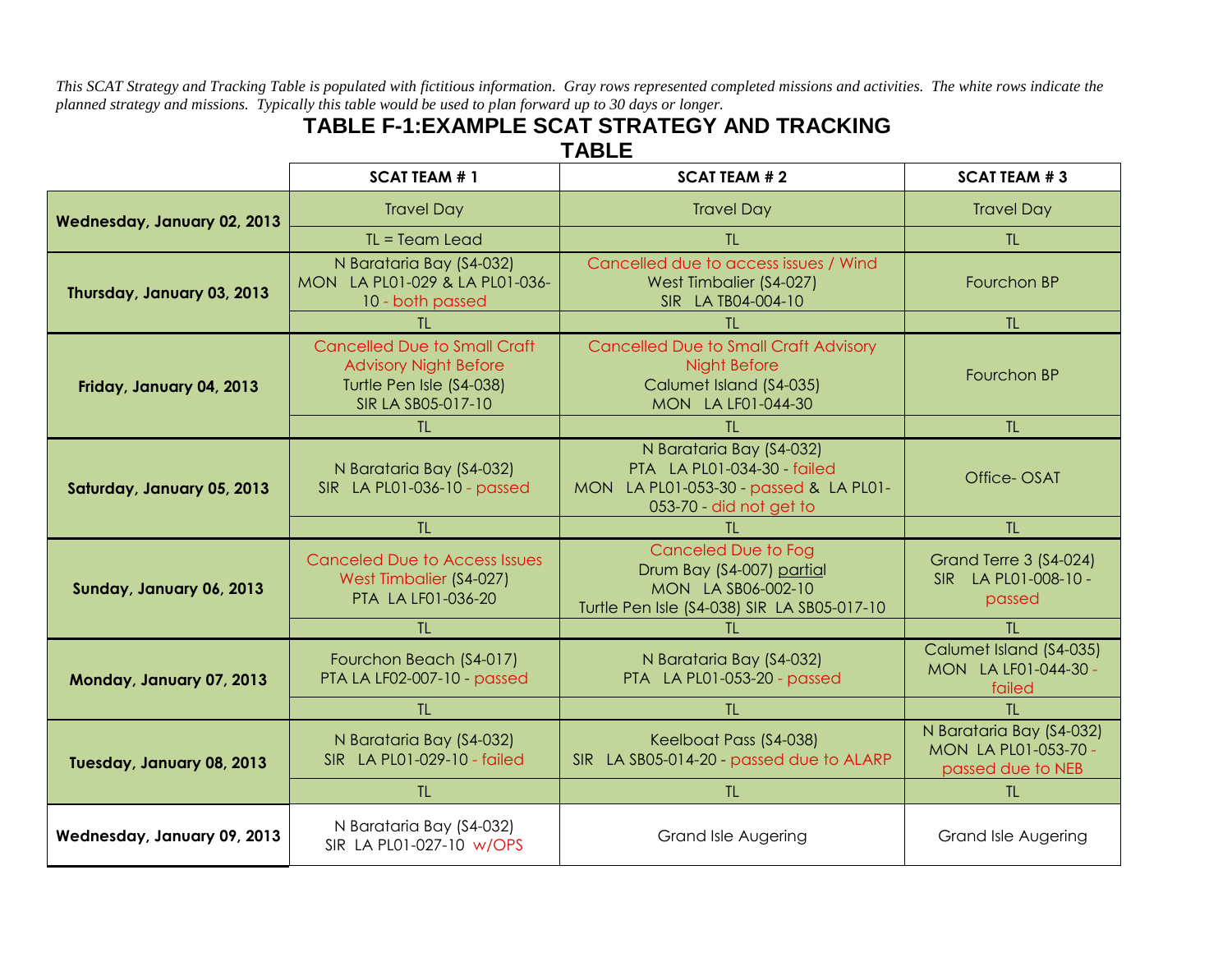|                            | TL                                                                              | TL                                                                                          | TL                                                                                               |
|----------------------------|---------------------------------------------------------------------------------|---------------------------------------------------------------------------------------------|--------------------------------------------------------------------------------------------------|
| Thursday, January 10, 2013 | N Barataria Bay (S4-032)<br>PTA LA PL01-034-10                                  | N Barataria Bay (S4-032)<br>SIR LA PL01-053-20 - if has passed post<br>treatment inspection | Grand Terre 3<br>Beach Profiles 1-5 for<br>March and PM site #25                                 |
|                            | TL                                                                              |                                                                                             | ΙL                                                                                               |
| Friday, January 11, 2013   | Augering Check-up at all areas                                                  | <b>Grand Isle Augering</b>                                                                  | <b>Grand Isle Augering</b>                                                                       |
|                            | TL                                                                              |                                                                                             | TL                                                                                               |
| Saturday, January 12, 2013 | Keel Boat Pass (S4-038)<br>SIR LA SB05-015-10 w/ OPS - will<br>need 3 crewboats | <b>Grand Isle Augering</b>                                                                  | <b>Grand Isle Augering</b>                                                                       |
|                            | TL                                                                              | TL                                                                                          | TL                                                                                               |
| Sunday, January 13, 2013   | $GT - 2 BP$                                                                     | $GT-1$<br>∣ BP                                                                              | N Barataria Bay (S4-032)<br>SIR LA PL01-053-70 - i if<br>has passed post<br>treatment inspection |
|                            | TL                                                                              | <b>TL</b>                                                                                   | TL                                                                                               |

1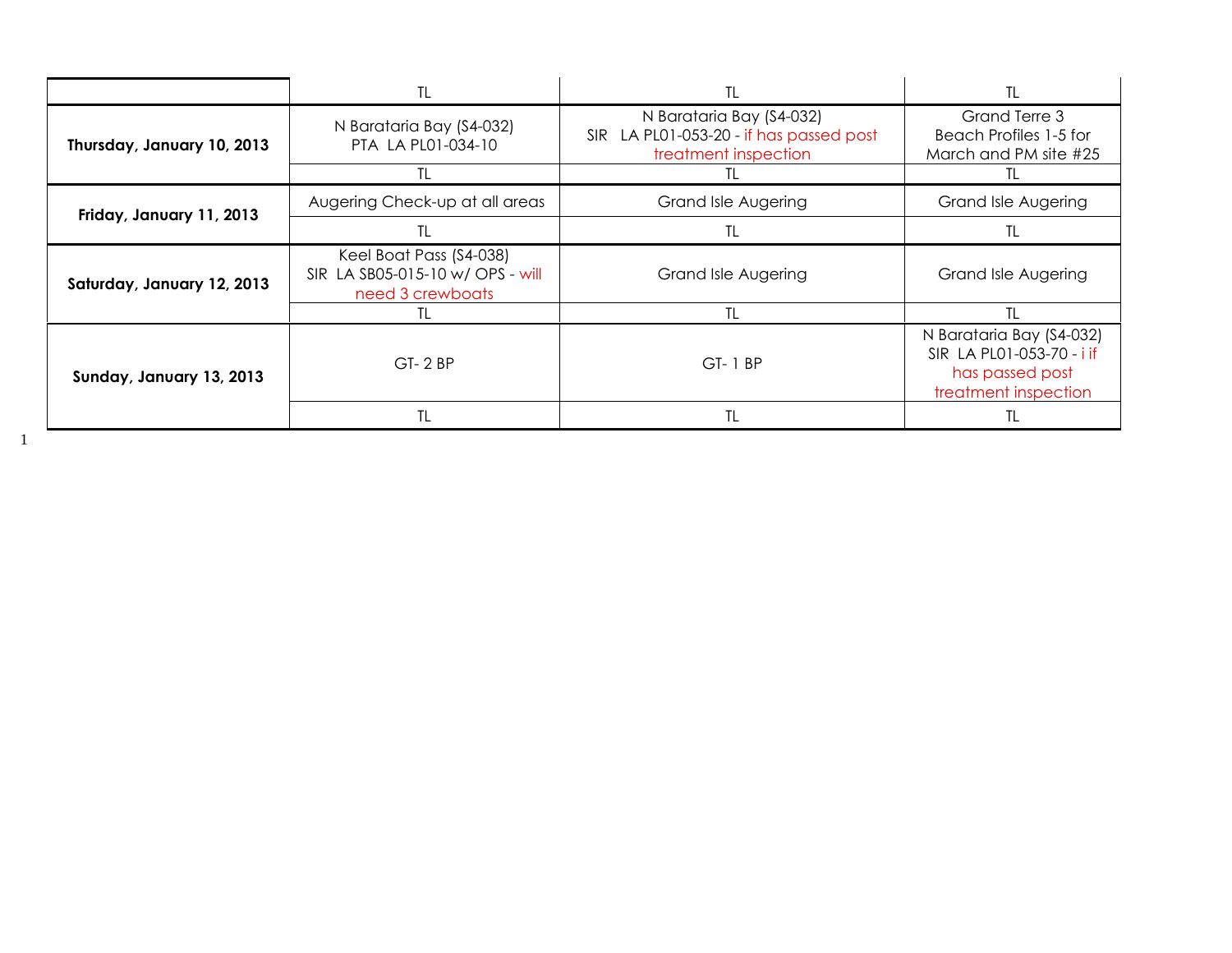## **TABLE F-2: EXAMPLE SCAT MISSION PLANNER TEMPLATE**

| <b>DATE</b>             | <b>SCAT TEAM #1</b> | <b>SCAT TEAM #2</b> | <b>SCAT TEAM #3</b> | <b>SCAT TEAM #4</b> |
|-------------------------|---------------------|---------------------|---------------------|---------------------|
|                         | <b>Location</b>     | <b>Location</b>     | <b>Location</b>     | <b>Location</b>     |
| DD Month<br><b>YYYY</b> | <b>Mission(s)</b>   | <b>Mission</b>      | <b>Mission</b>      | <b>Mission</b>      |
|                         | <b>Team Lead</b>    | <b>Team Lead</b>    | <b>Team Lead</b>    | <b>Team Lead</b>    |
|                         | <b>Location</b>     | <b>Location</b>     | <b>Location</b>     | <b>Location</b>     |
| DD Month<br><b>YYYY</b> | <b>Mission</b>      | <b>Mission</b>      | <b>Mission</b>      | <b>Mission</b>      |
|                         | <b>Team Lead</b>    | <b>Team Lead</b>    | Team Lead           | Team Lead           |
|                         | <b>Location</b>     | <b>Location</b>     | <b>Location</b>     | <b>Location</b>     |
| DD Month<br><b>YYYY</b> | <b>Mission</b>      | <b>Mission</b>      | <b>Mission</b>      | <b>Mission</b>      |
|                         | <b>Team Lead</b>    | <b>Team Lead</b>    | <b>Team Lead</b>    | <b>Team Lead</b>    |
|                         | <b>Location</b>     | <b>Location</b>     | <b>Location</b>     | <b>Location</b>     |
| DD Month<br><b>YYYY</b> | <b>Mission</b>      | <b>Mission</b>      | <b>Mission</b>      | <b>Mission</b>      |
|                         | <b>Team Lead</b>    | <b>Team Lead</b>    | <b>Team Lead</b>    | <b>Team Lead</b>    |
| DD Month                | <b>Location</b>     | <b>Location</b>     | <b>Location</b>     | <b>Location</b>     |
| <b>YYYY</b>             | <b>Mission</b>      | <b>Mission</b>      | <b>Mission</b>      | <b>Mission</b>      |
|                         | <b>Team Lead</b>    | <b>Team Lead</b>    | <b>Team Lead</b>    | <b>Team Lead</b>    |
|                         | <b>Location</b>     | <b>Location</b>     | <b>Location</b>     | <b>Location</b>     |
| DD Month<br><b>YYYY</b> | <b>Mission</b>      | <b>Mission</b>      | <b>Mission</b>      | <b>Mission</b>      |
|                         | <b>Team Lead</b>    | Team Lead           | <b>Team Lead</b>    | <b>Team Lead</b>    |
|                         | <b>Location</b>     | <b>Location</b>     | <b>Location</b>     | <b>Location</b>     |
| DD Month<br><b>YYYY</b> | <b>Mission</b>      | <b>Mission</b>      | <b>Mission</b>      | <b>Mission</b>      |
|                         | Team Lead           | Team Lead           | Team Lead           | Team Lead           |

This is a rolling planning table that is updated DAILY and Provides a 7-day plan for upcoming missions.

#### **MISSION KEY**

| <b>Shoreline Assessment Survey</b> |
|------------------------------------|
| Post-Treatment Assessment Survey   |
| Shoreline Inspection Report Survey |
| <b>Operations Liaison Support</b>  |
| <b>Beach Profiling</b>             |
| Monitoring                         |
| <b>Photo Monitoring</b>            |
|                                    |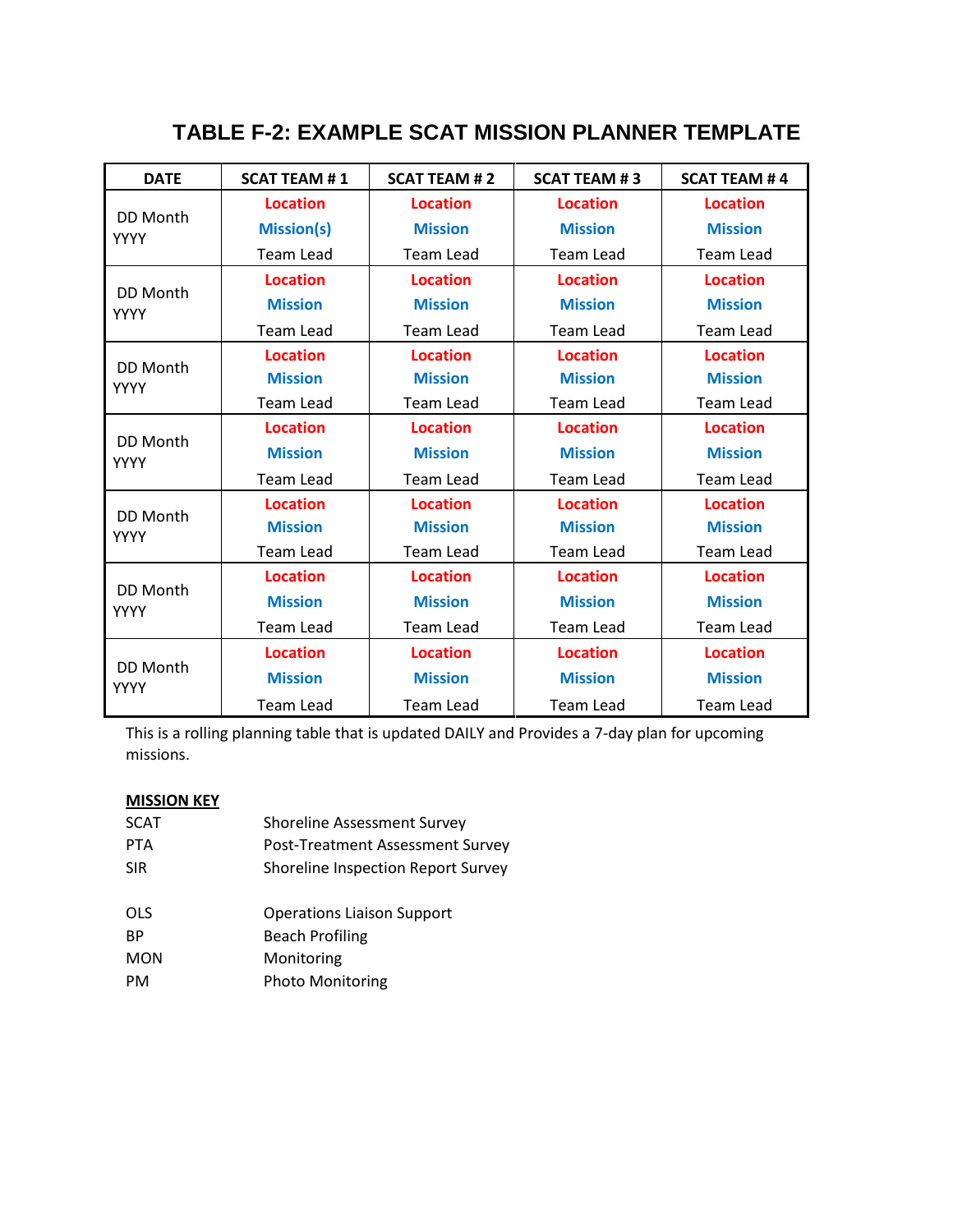## **TABLE F-3: EXAMPLE SCAT TEAM DAILY LOGISTICS PLANNER TEMPLATE**

|            | SCAT TEAM LOGISTICS for DD Month YYYY<br><b>Issued: Date</b> |                    |                                                  |                |                         |      |  |  |  |
|------------|--------------------------------------------------------------|--------------------|--------------------------------------------------|----------------|-------------------------|------|--|--|--|
| Time       |                                                              |                    |                                                  |                |                         |      |  |  |  |
| Team       | Staff                                                        |                    | <b>Survey Area</b>                               | <b>Mission</b> | Logistical Arrangements | Time |  |  |  |
| SCAT<br>#1 | Team<br>_ead<br><b>FED</b>                                   | Name<br>Cell Phone | County/Parish<br>Place Name<br>Segment Number(s) |                |                         |      |  |  |  |
|            | <b>STATE</b><br>Safety                                       |                    |                                                  |                |                         |      |  |  |  |
| SCAT<br>#2 | Team<br>Lead<br><b>FED</b>                                   | Name<br>Cell Phone | County/Parish<br>Place Name<br>Segment Number(s) |                |                         |      |  |  |  |
|            | <b>STATE</b><br>Safety                                       |                    |                                                  |                |                         |      |  |  |  |
| SCAT<br>#3 | Team<br>_ead                                                 | Name<br>Cell Phone | County/Parish<br>Place Name                      |                |                         |      |  |  |  |
|            | <b>FED</b><br><b>STATE</b><br>Safety                         |                    | Segment Number(s)                                |                |                         |      |  |  |  |
| SCAT<br>#4 | Team<br>Lead<br><b>FED</b>                                   | Name<br>Cell Phone | County/Parish<br>Place Name<br>Segment Number(s) |                |                         |      |  |  |  |
|            | <b>STATE</b><br>Safety                                       |                    |                                                  |                |                         |      |  |  |  |

#### **Mission Codes**

| <b>SCAT</b> = Standard Shoreline Oiling Assessment Survey |  |
|-----------------------------------------------------------|--|

**PTA** = Post-Treatment Assessment **SIR** = Segment Inspection Report Survey

**OLS** = OPS Liaison Support **BP** = Beach Profiling Survey **MON** = Monitoring **PM** = Photo-Monitoring

#### **Time**

Enter scheduled time for each logistics action.